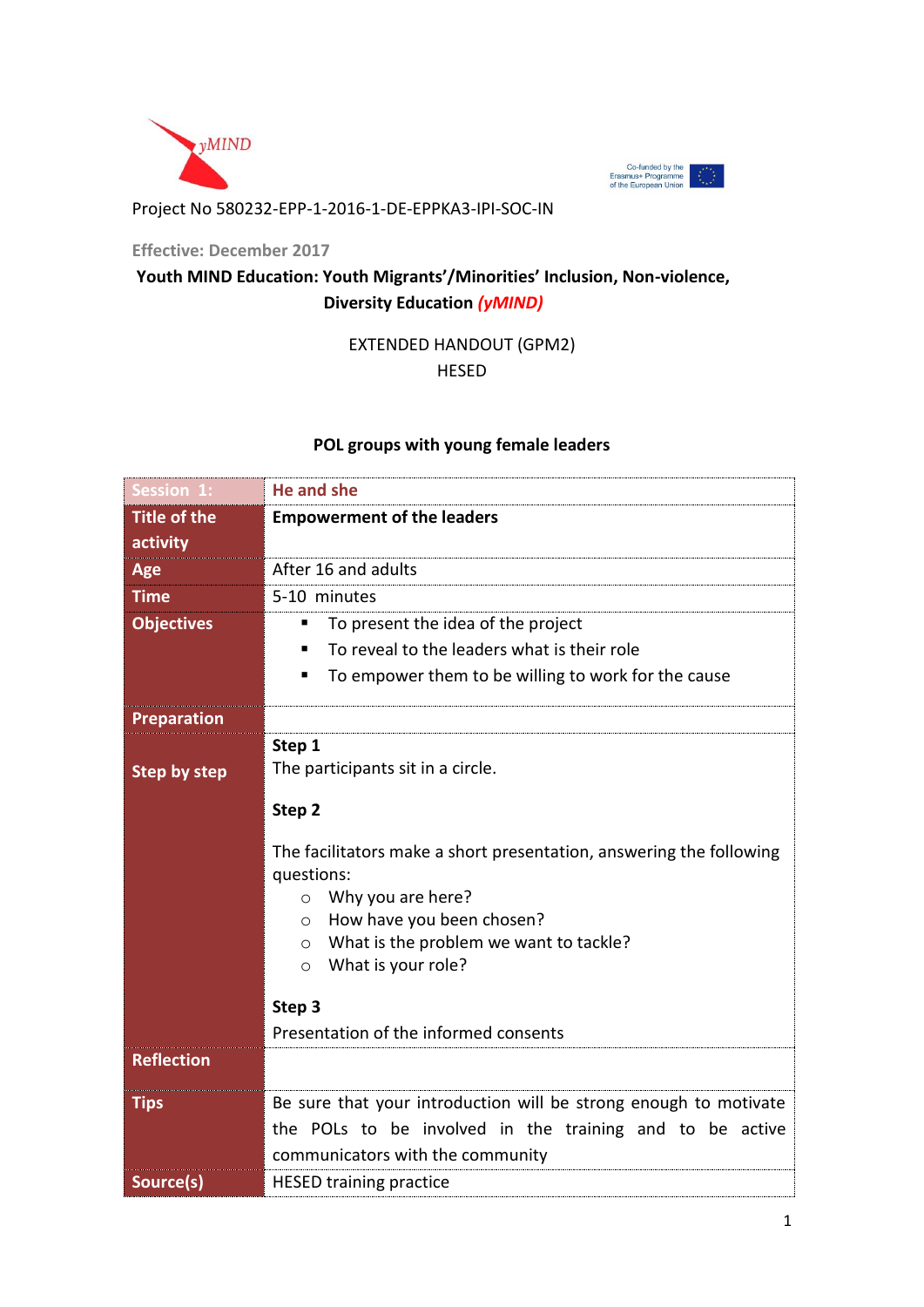| <b>Session 1:</b>   | He and she                                                      |
|---------------------|-----------------------------------------------------------------|
| <b>Title of the</b> | The story of my name                                            |
| activity            |                                                                 |
| Age                 | 7 - 16 years and adults                                         |
| <b>Time</b>         | 5-10 minutes                                                    |
| <b>Objectives</b>   | To introduce the participants.<br>п                             |
|                     | To make the participant feel familiar with each other<br>п      |
| <b>Preparation</b>  |                                                                 |
|                     | Step 1                                                          |
| <b>Step by step</b> | The participants sit in a circle.                               |
|                     | Step 2                                                          |
|                     | Ask each participant to present the story of his name: where it |
|                     | comes from, if he has relatives with the same name, etc.        |
| <b>Reflection</b>   |                                                                 |
| <b>Tips</b>         |                                                                 |
| Source(s)           | <b>HESED training practice</b>                                  |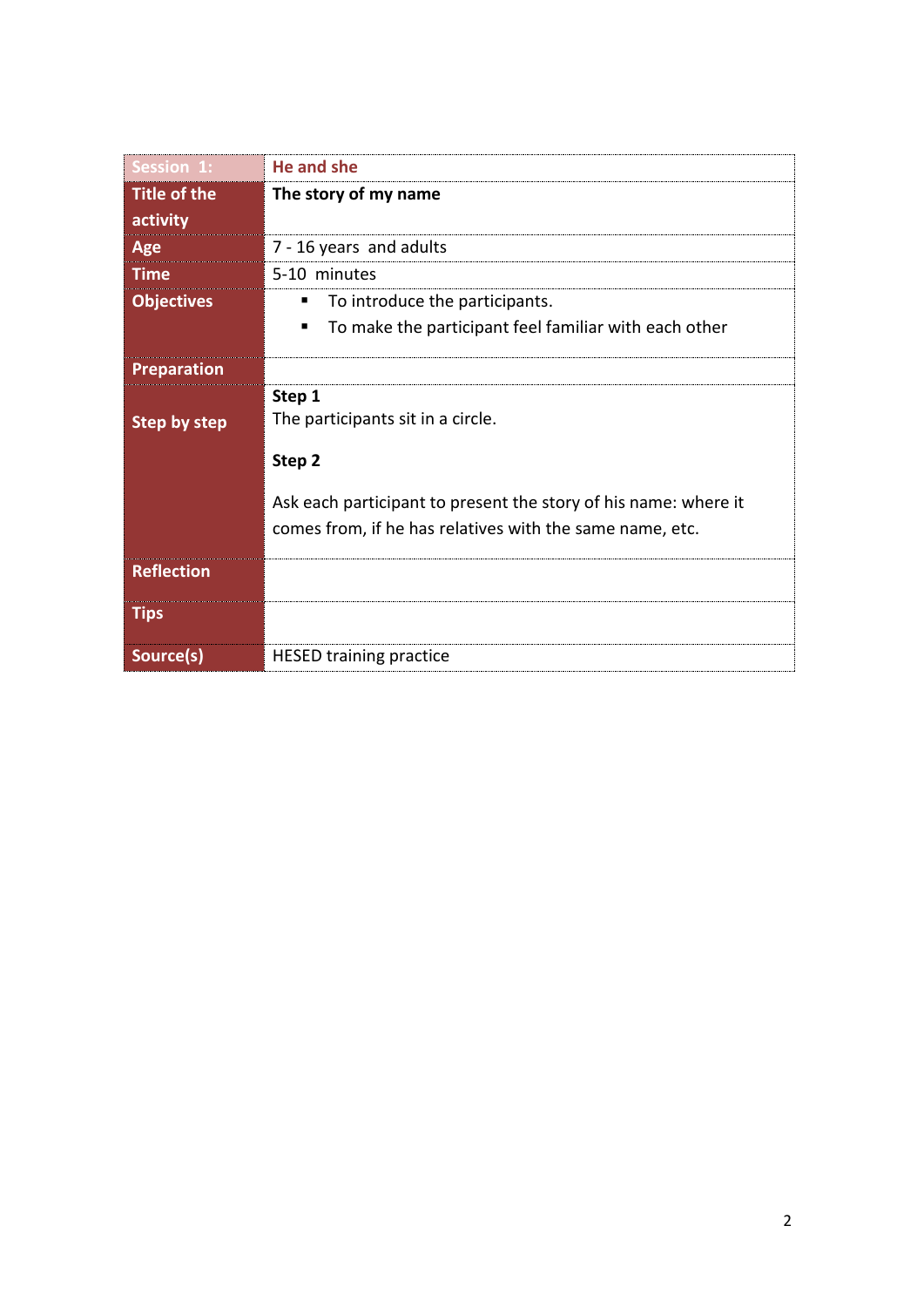| Session 1:            | He and she                                                                                                                                                         |
|-----------------------|--------------------------------------------------------------------------------------------------------------------------------------------------------------------|
| Title of the activity | The tree of expectations                                                                                                                                           |
|                       |                                                                                                                                                                    |
| Age                   | 13-16 years and adults (a group of 10 to 20 participants)                                                                                                          |
| <b>Time</b>           | 20 minutes                                                                                                                                                         |
| <b>Objectives</b>     | To visualize the expectations of the POL<br>п                                                                                                                      |
|                       | To help them understand their role in the training<br>п                                                                                                            |
|                       | To introduce the main topic of the training<br>٠                                                                                                                   |
| <b>Preparation</b>    | Draw a three on the flipchart                                                                                                                                      |
|                       | Step 1                                                                                                                                                             |
| <b>Step by step</b>   | The group is sitting in circle                                                                                                                                     |
|                       | Step 2<br>Each participant should answer two questions on two different<br>sticky notes:<br>What do I expect to learn here?<br>What I do not like to discuss here? |
|                       | Step 3                                                                                                                                                             |
|                       | Each participants sticks her notes on the three of expectations                                                                                                    |
|                       | Step 4                                                                                                                                                             |
|                       | Group discussion on the expectations                                                                                                                               |
| <b>Reflection</b>     |                                                                                                                                                                    |
| <b>Tips</b>           | If the participants cannot write nor have difficulties to write on<br>their own, the facilitator writes the answers and puts them on<br>the flipchart.             |
| Source(s)             |                                                                                                                                                                    |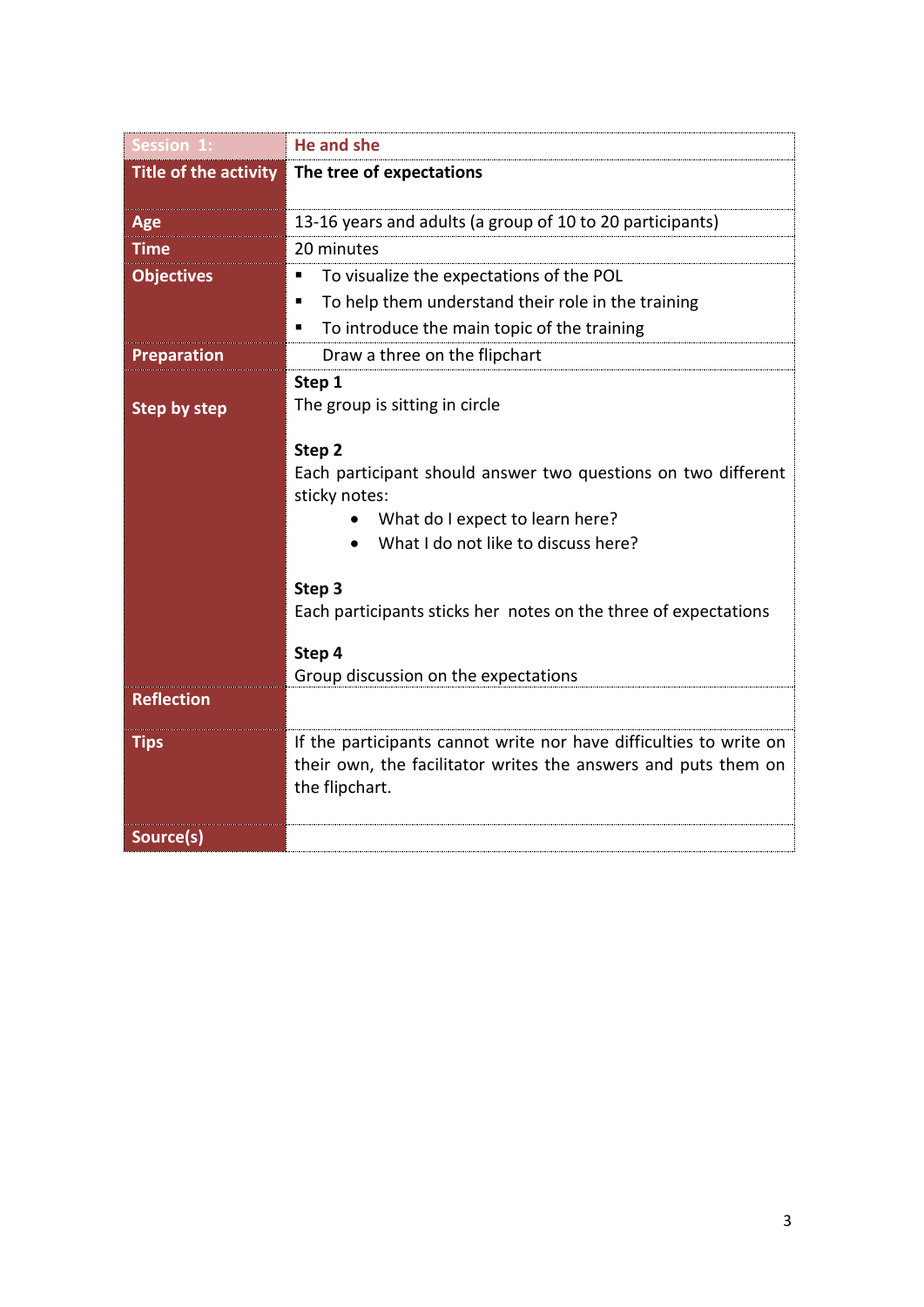| Session 1:          | <b>He and She</b>                                                                                                                                                                                                                                                                                                                                                                                     |
|---------------------|-------------------------------------------------------------------------------------------------------------------------------------------------------------------------------------------------------------------------------------------------------------------------------------------------------------------------------------------------------------------------------------------------------|
| <b>Title of the</b> | <b>Creative activity</b>                                                                                                                                                                                                                                                                                                                                                                              |
| activity            |                                                                                                                                                                                                                                                                                                                                                                                                       |
| Age                 | 16 years and adults (a group of 10 to 20 participants)                                                                                                                                                                                                                                                                                                                                                |
| <b>Time</b>         | 20 -40 minutes                                                                                                                                                                                                                                                                                                                                                                                        |
| <b>Objectives</b>   | To introduce to topic of the couple and the relationships<br>п<br>between men and women                                                                                                                                                                                                                                                                                                               |
|                     | To prepare the participant for the introduction of the<br>GBV topic.                                                                                                                                                                                                                                                                                                                                  |
| <b>Preparation</b>  |                                                                                                                                                                                                                                                                                                                                                                                                       |
| <b>Step by step</b> | Step 1<br>Divide the group in small groups by 3-4<br>Provide them enough space and materials to work without<br>bothering the other groups<br>Step 2<br>Give the instructions for the creative activity $-$ the group should<br>illustrate the perfect family.                                                                                                                                        |
|                     | Step 3<br>Make a short exposition of the pieces of work<br>And discuss the results                                                                                                                                                                                                                                                                                                                    |
| <b>Reflection</b>   |                                                                                                                                                                                                                                                                                                                                                                                                       |
| <b>Tips</b>         | Usually the time is not enough for the participants to create their<br>collages, even more - those women are not used to this kind of<br>activities.<br>Consider the option to rearrange the program of the session in<br>order to give them more time to work. One option is to give the<br>task before the break and to encourage them to discuss on the<br>topic while having nice tea and coffee. |
| Source(s)           |                                                                                                                                                                                                                                                                                                                                                                                                       |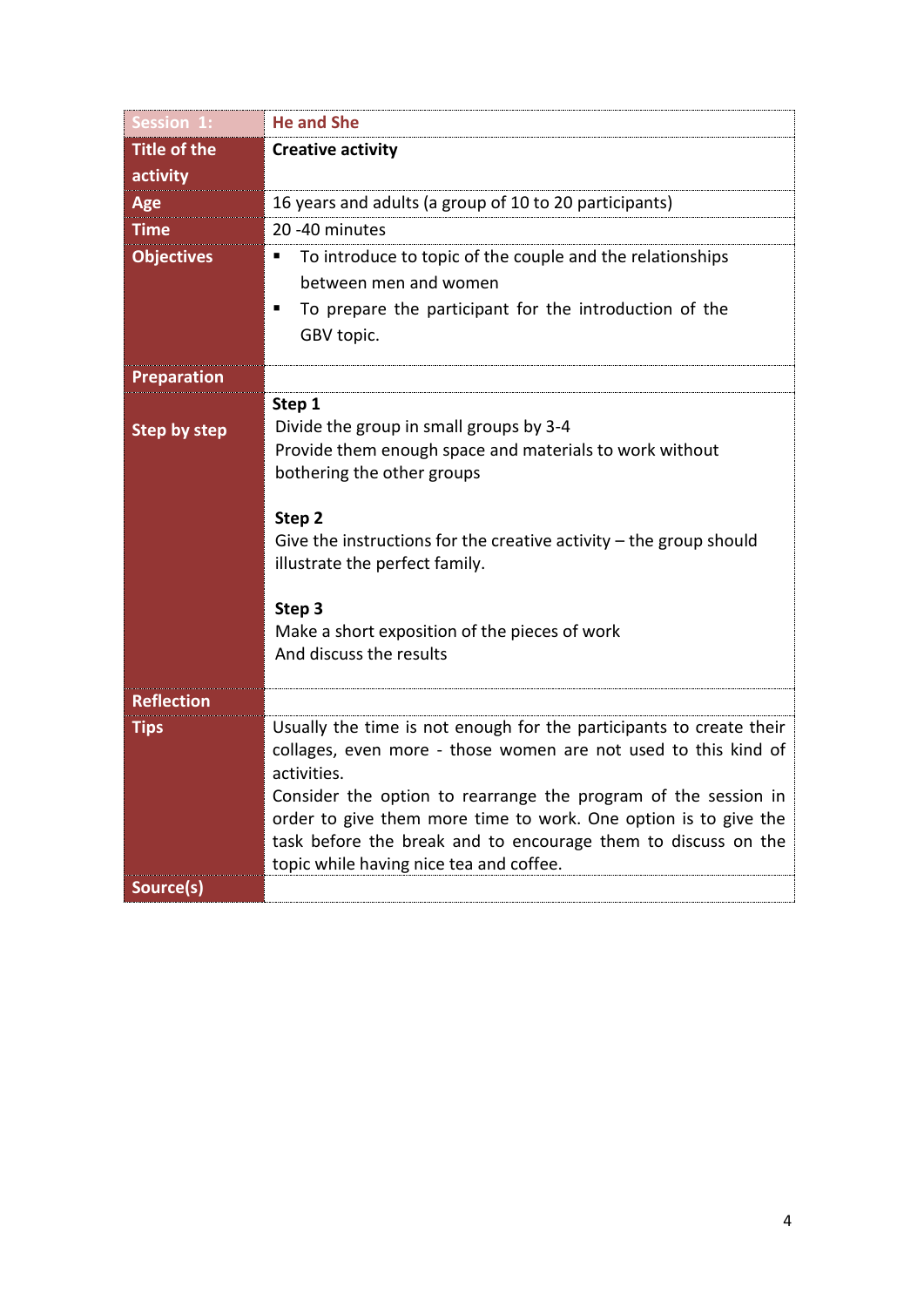| Session 1:                      | <b>He and She</b>                                                                                                                                                                                                                   |
|---------------------------------|-------------------------------------------------------------------------------------------------------------------------------------------------------------------------------------------------------------------------------------|
| <b>Title of the</b><br>activity | <b>Providing information</b>                                                                                                                                                                                                        |
| Age                             | After 16 years and adults (a group of 10 to 20 participants)                                                                                                                                                                        |
| Time                            | 10 minutes                                                                                                                                                                                                                          |
| <b>Objectives</b>               | To introduce the topic of GBV                                                                                                                                                                                                       |
|                                 | To make the POL sensible on the topic.                                                                                                                                                                                              |
| <b>Preparation</b>              | Prepare basic facts for GBV in your country/ if there is any                                                                                                                                                                        |
|                                 | information – about the Roma community in particular                                                                                                                                                                                |
| <b>Step by step</b>             | Step 1<br>Present the basic facts:<br>Step 2<br>Discuss with the group<br>Ask the group if they knew those facts.<br>$\circ$<br>Are they surprised?<br>$\circ$<br>What they believe the situation in their community is?<br>$\circ$ |
| <b>Reflection</b>               |                                                                                                                                                                                                                                     |

# **Resource sheet 1. Basic facts**

**.** 

Violence<sup>1</sup> is "the intentional use of physical force or power, threatened or actual, against onself, another person or against a group of community that either results in or has a high likelihood of resulting in injury, death, psychological harm, maldevelepment or deprivation".

Violence includes such acts as threat, intimidation, and oppression that result from a power relationship between individuals, between individuals and groups, or between groups.

- $\checkmark$  Violence is not a random act.
- $\checkmark$  It happens in specific circumstances and settings.
- $\checkmark$  Violence happens more frequently in some settings than others, and around the world it is more likely to be carried out by and against men – usually young men.
- $\checkmark$  In the public sphere, young men are most likely to be the perpetrators of this violence and most likely to be victims.
- $\checkmark$  In the private sphere the home and other private spaces men are more likely the aggressors and women the victims.
- $\checkmark$  Between 15 -70% of women have experienced physical or sexual violence by an  $intimate$  partner $<sup>2</sup>$ </sup>
- $\checkmark$  One from 3 women is Bulgaria (33 %) experienced violence from her partner after the age of 15*<sup>3</sup>* .

<sup>1</sup> *WHO,"What About Boys? A Literature Review on the Health and Development of Adolescent Boys" (Geneva: World Health Organisation and Pan American Health Organisation, 2000).*

*<sup>2</sup> Garcia-Moreno et.al. "Multi-country study on women's health and domestic violence" (Geneva: World Health Organization, 2005*

*<sup>3</sup> European Union Fundamental Rights Agency (FRA). (2014). Violence against Women: an EU-wide survey.Pg. 28, 34, 174.*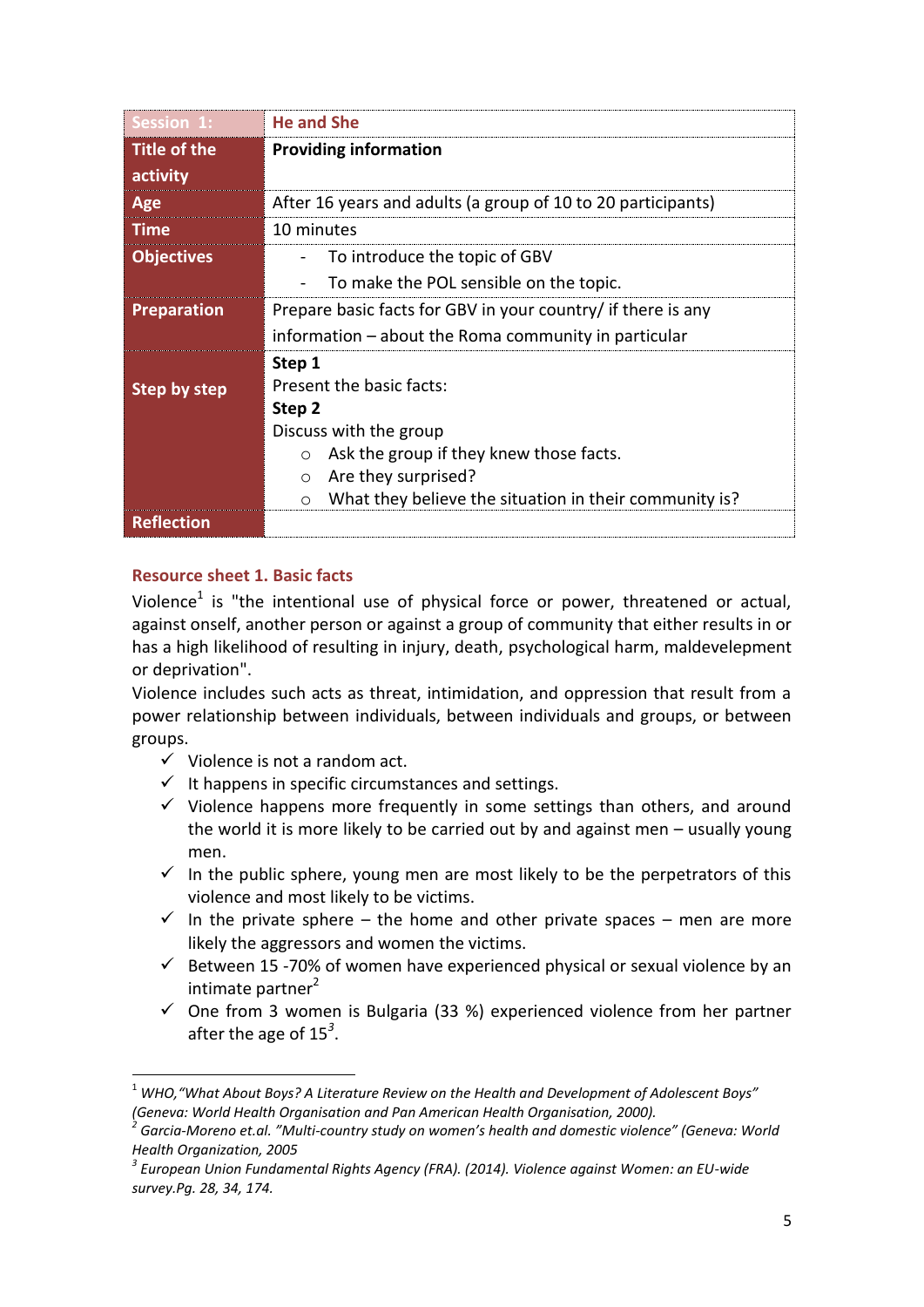| <b>Session 1</b>                | <b>He and She</b>                                                              |
|---------------------------------|--------------------------------------------------------------------------------|
| <b>Title of the</b><br>activity | <b>Defining violence</b>                                                       |
| Age                             | After 16, adults                                                               |
| <b>Time</b>                     | 45 minutes                                                                     |
| <b>Objectives</b>               | To define the violence<br>٠                                                    |
|                                 | To generate a list with associations related with the topic.<br>٠              |
|                                 | To frame what the POL define as violence\<br>٠                                 |
|                                 | To differentiate the different types of violence and to make a<br>٠            |
|                                 | separate list of their manifestations                                          |
| <b>Preparation</b>              |                                                                                |
|                                 | Step 1                                                                         |
| <b>Step by step</b>             | Ask the POLs to reflect on those questions:                                    |
|                                 | What violence means to me?<br>$\bigcap$                                        |
|                                 | What are your first associations when you hear this word?<br>$\circ$<br>Step 2 |
|                                 | Ask the POL s to reflect on the types of violence by answering the             |
|                                 | following questions:                                                           |
|                                 | Can you differentiate from the list different types of<br>$\circ$              |
|                                 | violence?                                                                      |
|                                 | What are their manifestations?<br>$\bigcirc$                                   |
| <b>Reflection</b>               | Usually the Roma groups define violence as physical abuse.                     |
| <b>Tips</b>                     | It is recommended for the facilitators to be ready with some additional        |
|                                 | information on the topic                                                       |
| Source(s)                       | Adapted from: Program M: Young Men's Manual, A Training Manual                 |
|                                 | for Educators and Youth Workers, CARE International, Website:                  |
|                                 | www.youngmeninitiaitive.org                                                    |

## **Resource sheet 2. Types of violence**

Physical violence: using physical force such as hitting, slapping, or pushing.

Emotional/Psychological violence: often the most difficult form of violence to identify. It may include humiliating, threatening, insulting, pressuring, and expressions jealousy or possessiveness such as the controlling of decisions and activities.

Sexual violence: pressuring or forcing someone to perform sexual acts (from kissing to sex) against their will or making sexual comments that make someone feel humiliated or uncomfortable. It does not matter if there has been prior consenting sexual behavior.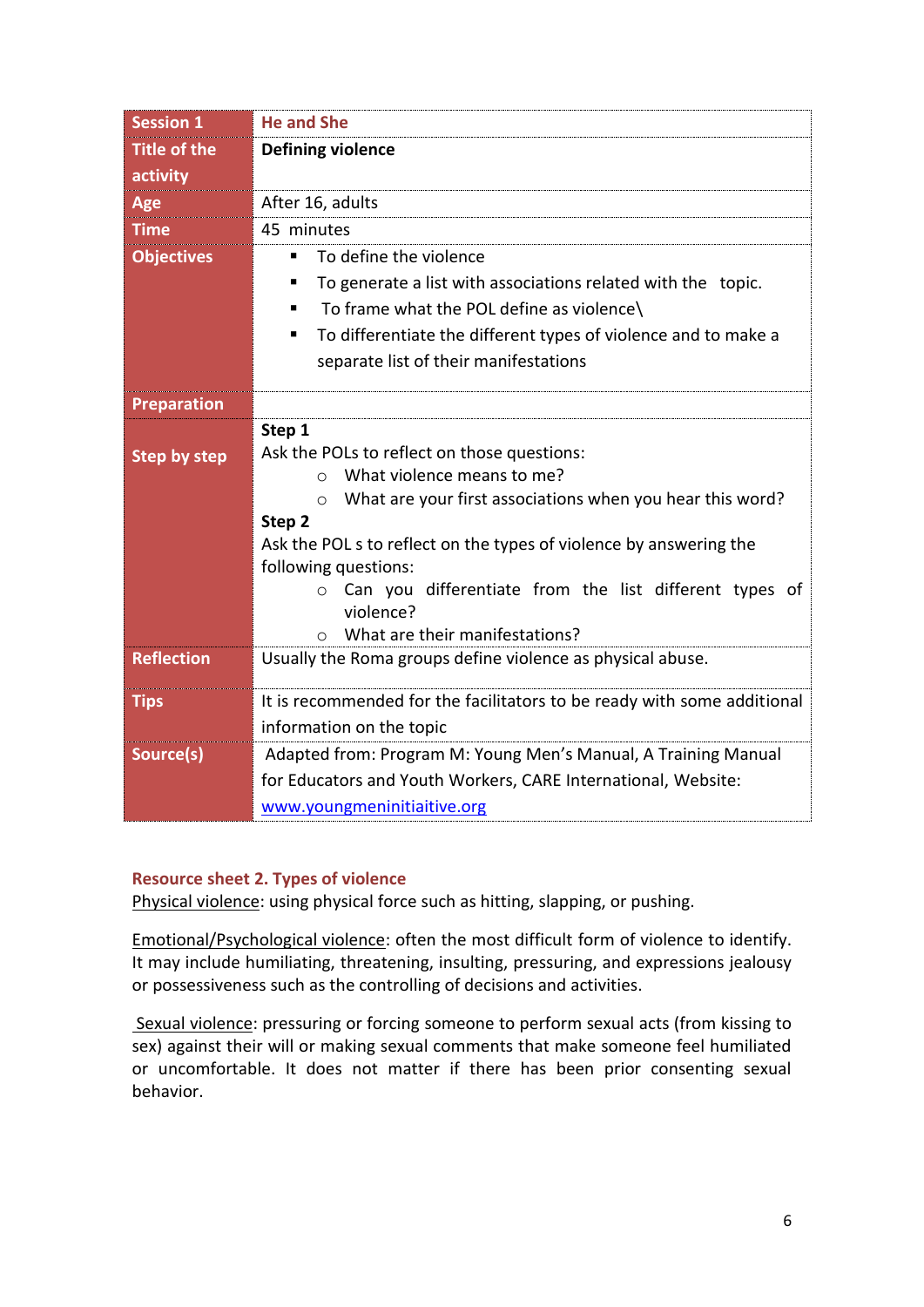| <b>Session 1</b>                         | <b>He and She</b>                                                                                                                                                                                                                                                                                                                                                                                                                                   |
|------------------------------------------|-----------------------------------------------------------------------------------------------------------------------------------------------------------------------------------------------------------------------------------------------------------------------------------------------------------------------------------------------------------------------------------------------------------------------------------------------------|
| <b>Title of the</b>                      | Violence - true or false                                                                                                                                                                                                                                                                                                                                                                                                                            |
| activity                                 |                                                                                                                                                                                                                                                                                                                                                                                                                                                     |
| Age                                      | After 16, adults                                                                                                                                                                                                                                                                                                                                                                                                                                    |
| <b>Time</b>                              | 15 minutes                                                                                                                                                                                                                                                                                                                                                                                                                                          |
| <b>Objectives</b>                        | To introduce the topic of violence.<br>٠                                                                                                                                                                                                                                                                                                                                                                                                            |
|                                          | To classify and differentiate various forms of violence.<br>٠                                                                                                                                                                                                                                                                                                                                                                                       |
|                                          | To display different subjective perceptions of violence<br>п                                                                                                                                                                                                                                                                                                                                                                                        |
|                                          | To provide additional information about GBV<br>٠                                                                                                                                                                                                                                                                                                                                                                                                    |
| Preparation                              | Put a long line on the floor                                                                                                                                                                                                                                                                                                                                                                                                                        |
| <b>Step by step</b><br><b>Reflection</b> | Step 1<br>Give the instructions for the exercise:<br>There is a line on the floor $-$ one of the ends of the line is indicated<br>with green (true), the other one $-$ with red (false). Each one of the<br>participants has to place herself at this end of the line - according her<br>conviction if the statement is true or false<br>Step 2<br>Read loudly each one of the statements<br>Step 3<br>Make a short discussion after each statement |
| <b>Tips</b>                              | It is recommended for the facilitators to be ready with some additional                                                                                                                                                                                                                                                                                                                                                                             |
|                                          | information on the topic                                                                                                                                                                                                                                                                                                                                                                                                                            |
| Source(s)                                | GewaltFREI leben - Du & Ich, adapted from Männerberatung Wien,<br>AÖF,<br>(http://www.aoef.at/images/GewaltFREI%20leben%20pdfs/Handbuch<br>GewaltFREI Dulch Druck.pdf).                                                                                                                                                                                                                                                                             |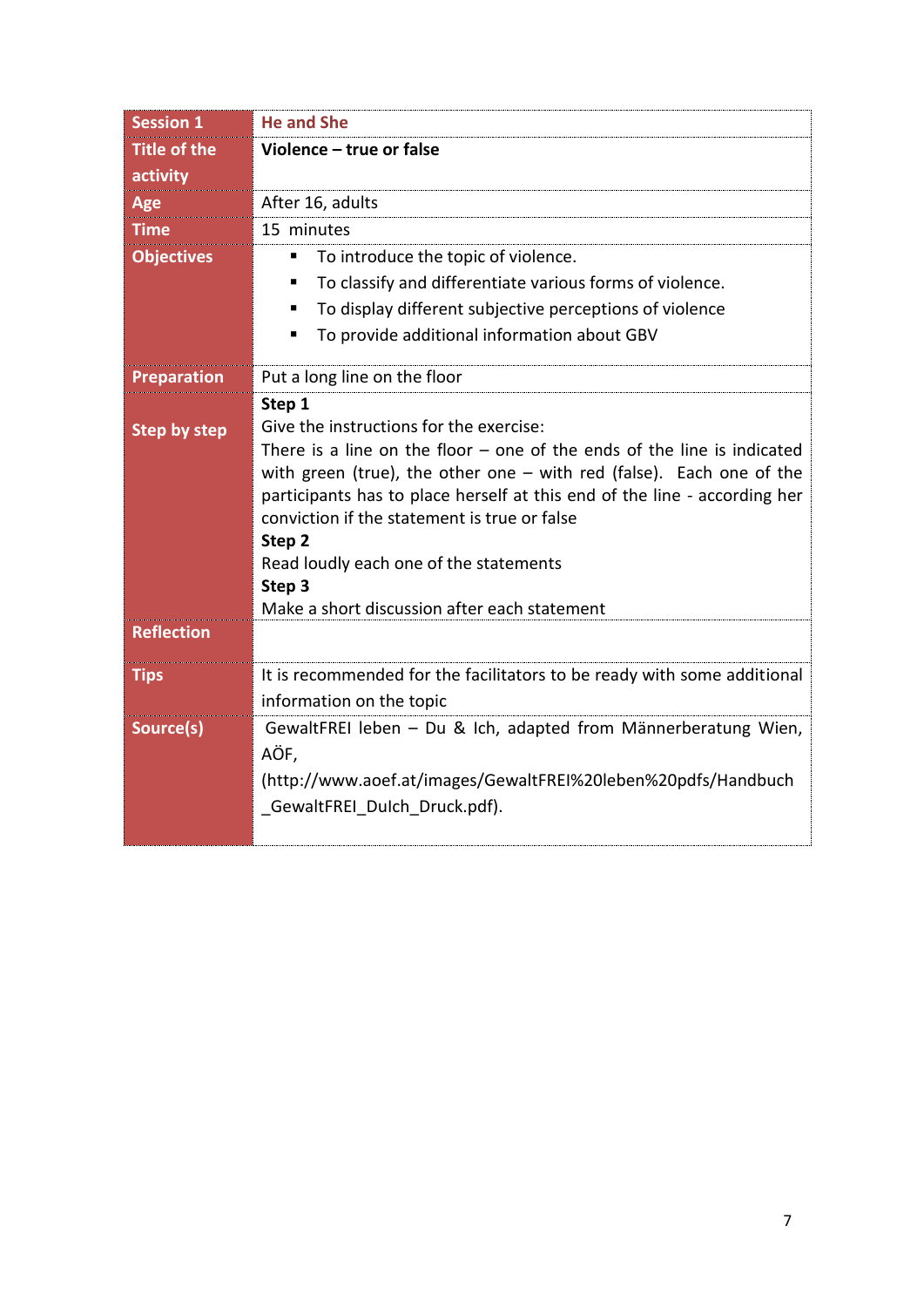## **Resource sheet 3. Statements regarding GBV**

1. Most of the acts of violence happen when the person is temporary insane.

*Wrong: When someone is acting violently, he/she usually is completely aware what is he/she doing. It happens that the person is upset, frustrated or very angry and has a problem controlling the strong emotion.* 

2. The victims and the violators do not know each other.

*Wrong: Between 15 -70% of women have experienced physical or sexual violence by an intimate partner<sup>4</sup>*

3. The violence happens more often in poor families

*Wrong: it could happen in every family, no matter of the social or the economic status of the family.*

4. The violence is normal and instinctive answer of the feelings - anger and aggression, especially for men.

*Wrong: Violence is a learnt behavior, not an instinct. It happens more often in societies where the children witness violence as model from their parents or are victims of violence.*

5. At home – men are more likely the aggressors and women the victims. *True: in most of the cultures the aggression is related with the masculinity and the acts of aggression are tolerated.* 

6. Most of acts of violence happen under the influence of alcohol and drogue. *True*

7. The women who are victims of violence usually did something wrong and their husband has the right to punish them.

*Wrong.*

**.** 

8. The children are more likely to become victims of violence than the adults. *Wrong: even if the children are at most exposed to the risk of violence, the adults especially the women are very often victims of violence in the family as well.*

9. The violence in the family is not a topic that could be discussed out of the family. *Wrong: Sometimes sharing the secret with someone out of the family is the only way to seek help and to find solution to the problem.*

10. Two-three slaps – it happens in every family, a woman should not make big thing of it. *Wrong: Every physical aggression should be treated as violence and should not be tolerated.* 

*<sup>4</sup> Garcia-Moreno et.al. "Multi-country study on women's health and domestic violence" (Geneva: World Health Organization, 2005*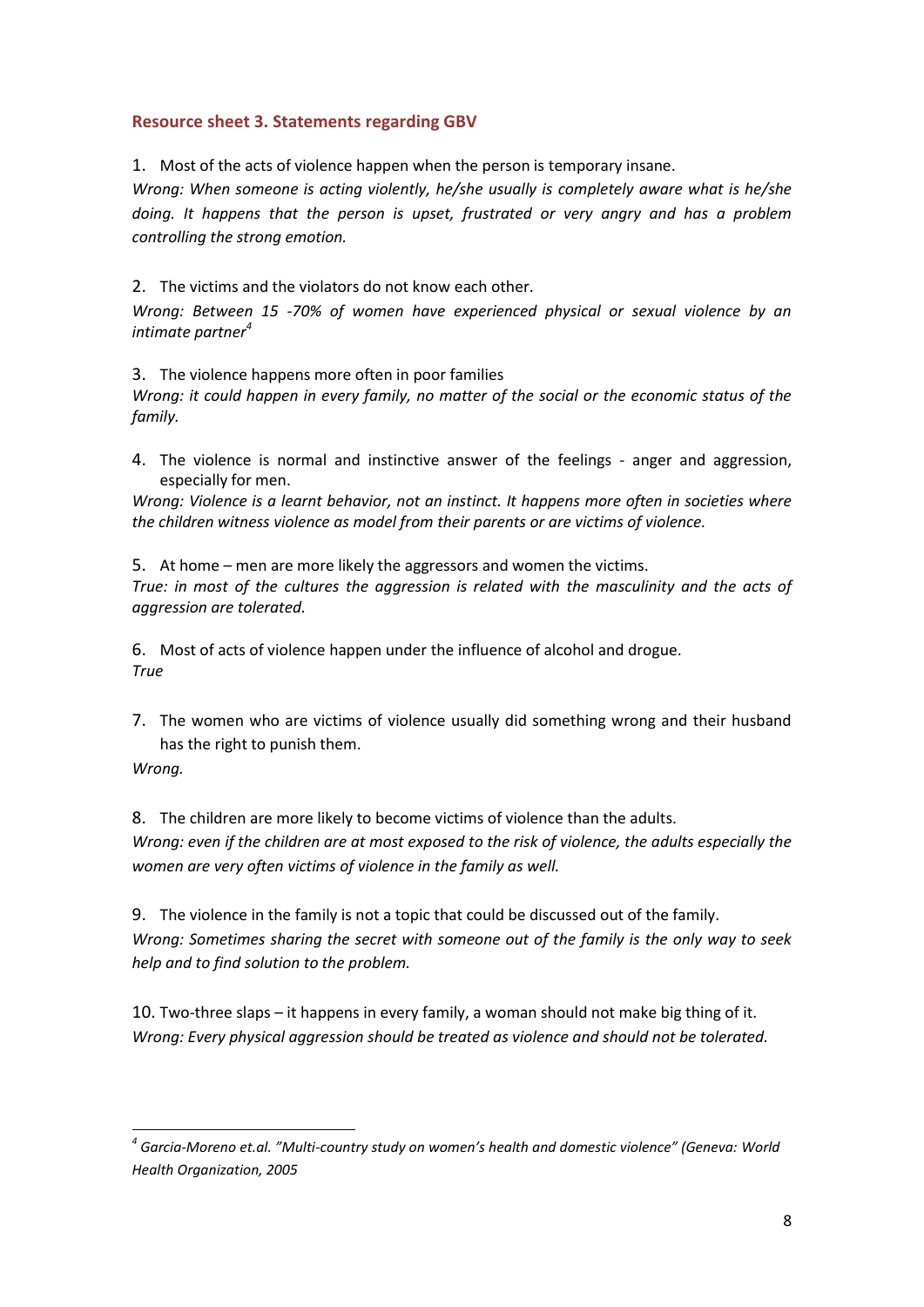| <b>Session 2</b>    | <b>Violet (flower) and violence</b>                                                                                                                                                                                                                                                                                |
|---------------------|--------------------------------------------------------------------------------------------------------------------------------------------------------------------------------------------------------------------------------------------------------------------------------------------------------------------|
| <b>Title of the</b> | Warm up activity                                                                                                                                                                                                                                                                                                   |
| activity            |                                                                                                                                                                                                                                                                                                                    |
| Age                 | All ages                                                                                                                                                                                                                                                                                                           |
| <b>Time</b>         | 5-15 minutes                                                                                                                                                                                                                                                                                                       |
| <b>Objectives</b>   | To differentiate the outside reality from the internal group<br>п<br>reality<br>To warm up the participants for the group work<br>п<br>To contribute for the group and individual confidence and<br>П<br>cohesion                                                                                                  |
| <b>Preparation</b>  |                                                                                                                                                                                                                                                                                                                    |
| <b>Step by step</b> | Step 1<br>Welcome the participants<br>Step 2<br>Remind them the rules of the group and the time frame<br>Step 3<br>Give the instructions for the exercise                                                                                                                                                          |
| <b>Reflection</b>   | Those are the activities the most underestimated by the facilitators. In<br>our work with Roma community we have learnt that the well selected<br>warming up exercises are very important for the work with young<br>Roma. Our experience shows that young Roma men are much more<br>prone to them than the women. |
| <b>Tips</b>         | It is strongly recommended that the facilitators have prepared a set of<br>different activities from this kind in order to use them when it is<br>needed even out of the training program.<br>It is strongly recommended each session to start with thematic warm-<br>up activity.                                 |
| Source(s)           | Big variety of activities could be found at:<br>https://www.salto-youth.net/tools/                                                                                                                                                                                                                                 |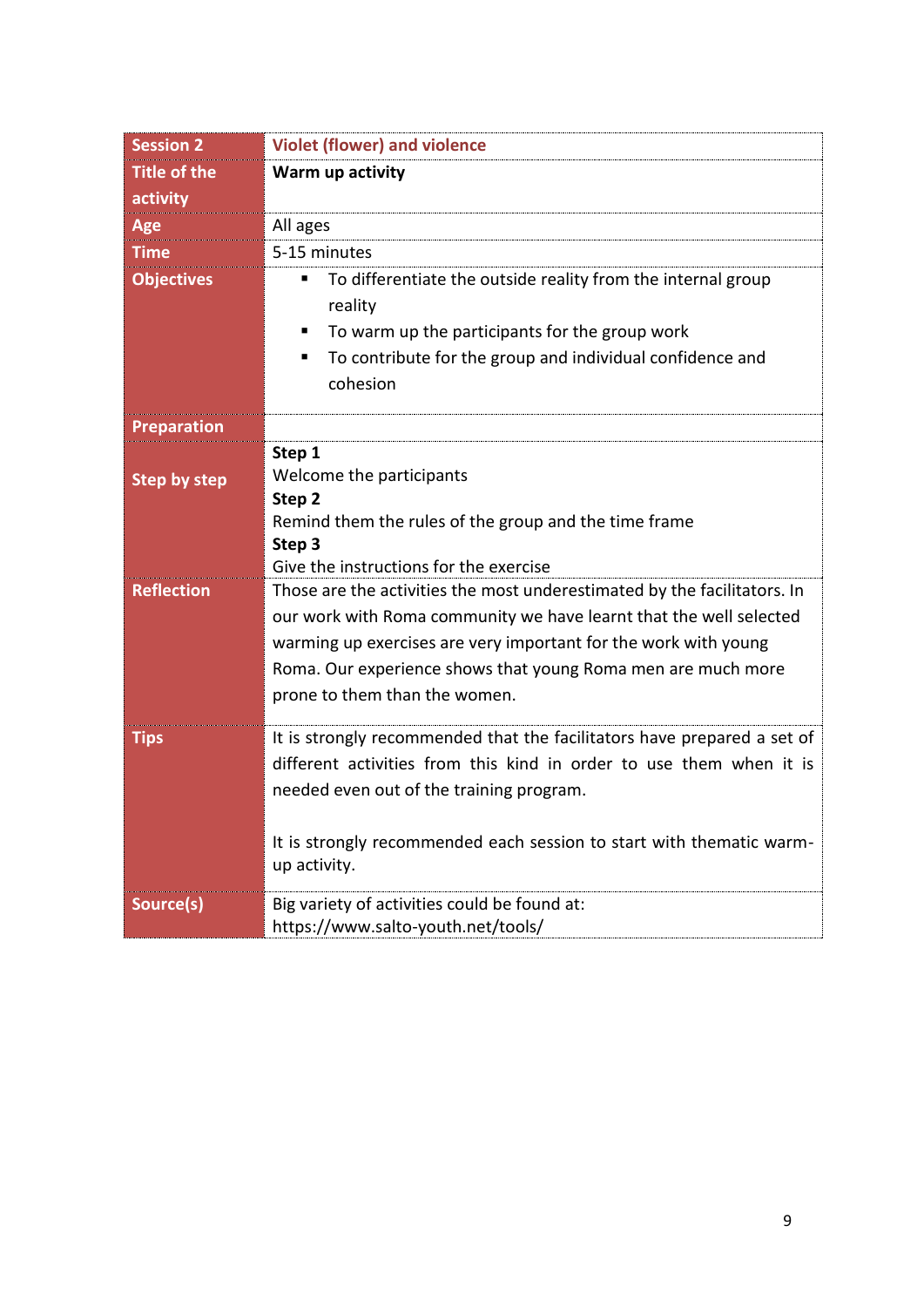| <b>Session 2</b>    | <b>Violet (flower) and violence</b>                                                                                                        |
|---------------------|--------------------------------------------------------------------------------------------------------------------------------------------|
| <b>Title of the</b> | <b>Manifestations of the violence</b>                                                                                                      |
| activity            |                                                                                                                                            |
| Age                 | After 16 years and adults                                                                                                                  |
| <b>Time</b>         | 20-30 minutes                                                                                                                              |
| <b>Objectives</b>   | To define what are the manifestations of the violence<br>$\bigcirc$                                                                        |
|                     | To raise the awareness regarding the different types of<br>$\circ$                                                                         |
|                     | violence in the family                                                                                                                     |
| <b>Preparation</b>  |                                                                                                                                            |
|                     | Step 1                                                                                                                                     |
| <b>Step by step</b> | Divide the group in small groups                                                                                                           |
|                     | Step <sub>2</sub><br>Give each one of the groups the task to think and to list the different                                               |
|                     | manifestations of each type of violence discussed in the previous                                                                          |
|                     | session: physical, emotional, sexual                                                                                                       |
|                     | Step 3                                                                                                                                     |
|                     | Present the results of the work in the small groups in the big group and<br>discuss it                                                     |
| <b>Reflection</b>   | Because this activity is very early in the program for the session,                                                                        |
|                     | consider to work with the entire group.                                                                                                    |
| <b>Tips</b>         | Divide the group on small groups only if you have the feeling the POLs                                                                     |
|                     | feel good enough as a group and are ready to work with the topic in                                                                        |
|                     | separated groups.                                                                                                                          |
|                     |                                                                                                                                            |
|                     | The work in small groups will save you time, but you should provide<br>clear instructions about the working time (10 min) in order to have |
|                     | time for discussion in the big group.                                                                                                      |
|                     |                                                                                                                                            |
| Source(s)           |                                                                                                                                            |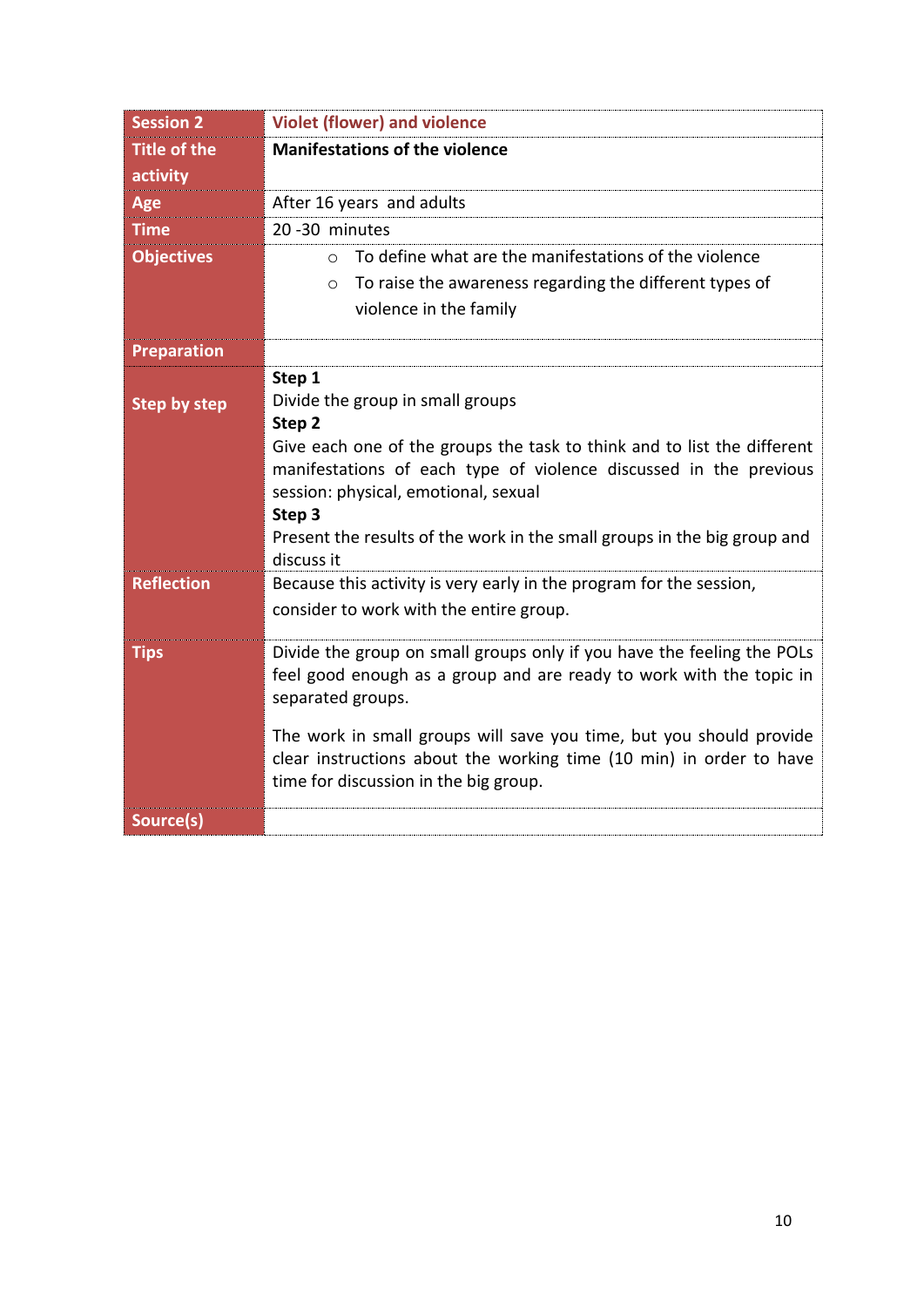| <b>Session 2</b>                | <b>Violet (flower) and violence</b>                                                                                                                                                                                       |
|---------------------------------|---------------------------------------------------------------------------------------------------------------------------------------------------------------------------------------------------------------------------|
| <b>Title of the</b><br>activity | Do not mess the violence with love                                                                                                                                                                                        |
| Age                             | After 16 years and adults                                                                                                                                                                                                 |
| <b>Time</b>                     | 30 minutes                                                                                                                                                                                                                |
| <b>Objectives</b>               | To define what are the manifestations of the violence<br>To raise the awareness regarding the different types of violence<br>in the family                                                                                |
| <b>Preparation</b>              |                                                                                                                                                                                                                           |
| <b>Step by step</b>             | Discuss with the group:<br>How does the victim of each one of the types of violence listed<br>in the previous activity feel when those things happen to her?<br>Which of those behaviors are acceptable in the community? |
| <b>Reflection</b>               |                                                                                                                                                                                                                           |
| <b>Tips</b>                     | This activity is a logical continuation of the previous one $-$ feel free to<br>use the time according the group interest for the topics discussed and<br>the energy you have to manage with                              |
| Source(s)                       |                                                                                                                                                                                                                           |

| <b>Session 2</b>    | <b>Violet (flower) and violence</b>                                                                                                                                                                                                                     |
|---------------------|---------------------------------------------------------------------------------------------------------------------------------------------------------------------------------------------------------------------------------------------------------|
| <b>Title of the</b> | <b>Information block</b>                                                                                                                                                                                                                                |
| activity            |                                                                                                                                                                                                                                                         |
| Age                 | After 16 years and adults                                                                                                                                                                                                                               |
| <b>Time</b>         | minutes<br>20                                                                                                                                                                                                                                           |
| <b>Objectives</b>   | To make the POLs understand the circle of violence and its<br>$\Omega$<br>phases<br>To help them understand why there are different phases in<br>$\circ$<br>the behavior of the perpetrator $-$ aggression is followed by<br>promises and nice gestures |
|                     |                                                                                                                                                                                                                                                         |
| <b>Preparation</b>  |                                                                                                                                                                                                                                                         |
| <b>Step by step</b> | Discuss with the group:<br>How do you find this information?<br>$\bullet$<br>Do you find this realistic?                                                                                                                                                |
| <b>Reflection</b>   |                                                                                                                                                                                                                                                         |
| <b>Tips</b>         | It is not recommended to deepen in the topic. Too much information<br>only makes Roma women loose the focus. Stay focused and illustrate<br>your statement s with examples.                                                                             |
| Source(s)           | Resource: https://www.dvsac.org/cycles-of-violence/                                                                                                                                                                                                     |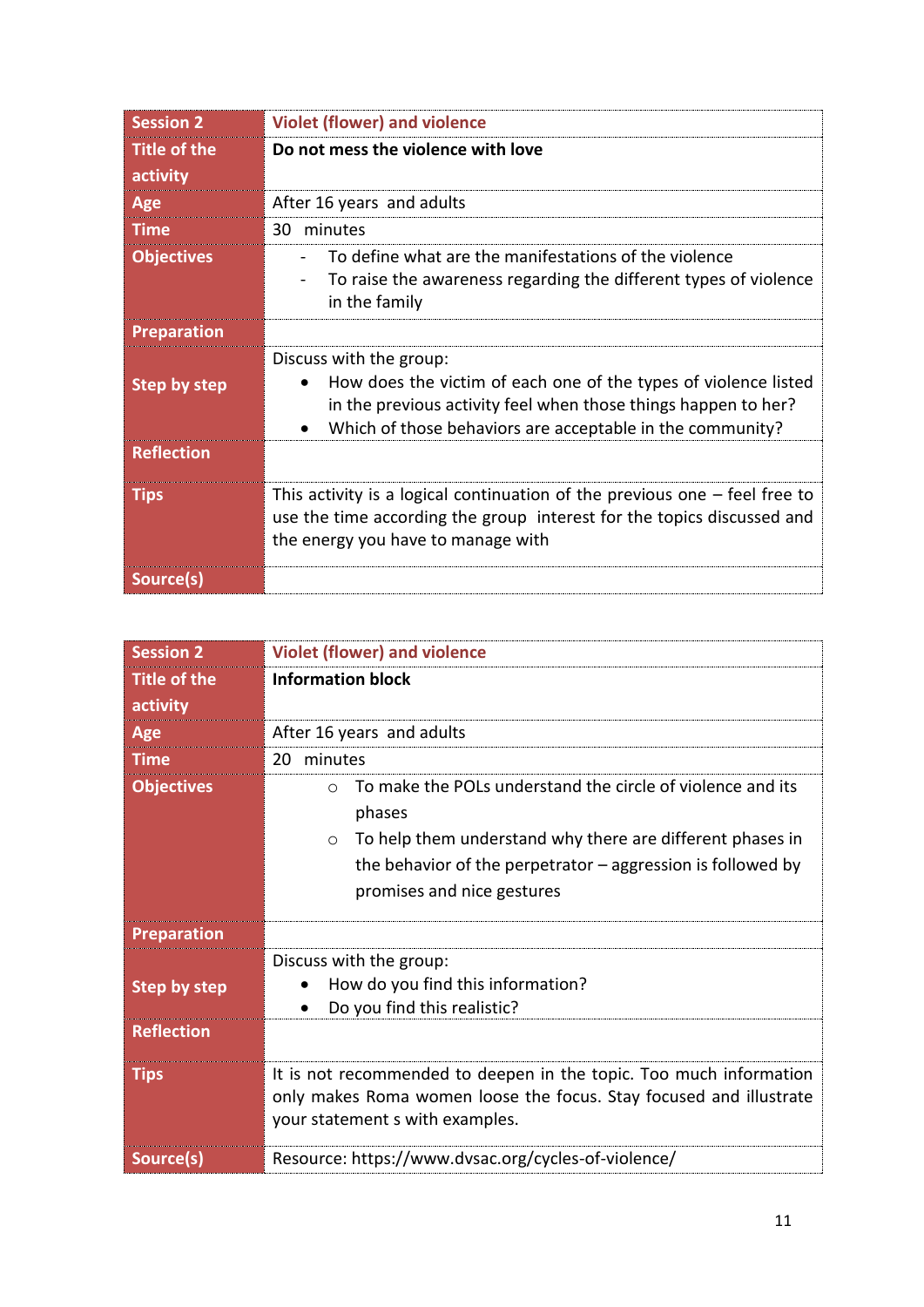# **Resource sheet 4. The circle of violence**

Think of this as a wheel that goes around, and around, and around. The more that you go around, the more you get used to it. It gets harder and harder to "jump off" the longer that you are in it.



# **The "Honeymoon" Phase: How the relationship begins – Phase One**

This is the person you fall in love with, and, like it or not, what you will miss if you end the relationship. It might not be flowers and candy; it might be romantic walks, long phone calls, feeling as if you are soul mates. It might be discovering how much you seem to have in common, or feeling that the person knows you better than anyone you have ever met. You can't imagine this person doing anything mean or violent – after all, how could someone who loves you so much possibly do something to hurt you?

## **The Tension Phase: Walking on Eggshells – Phase Two**

The things might be "little things" that you dismiss as unimportant, but the overall impact between you and your partner gets bigger and bigger. As the abusive partner tries to control you, there is a sense that you can avoid getting them really mad if you just do what they want you to do. After a while, though, no matter what you do will be good enough, and you move into Phase 3.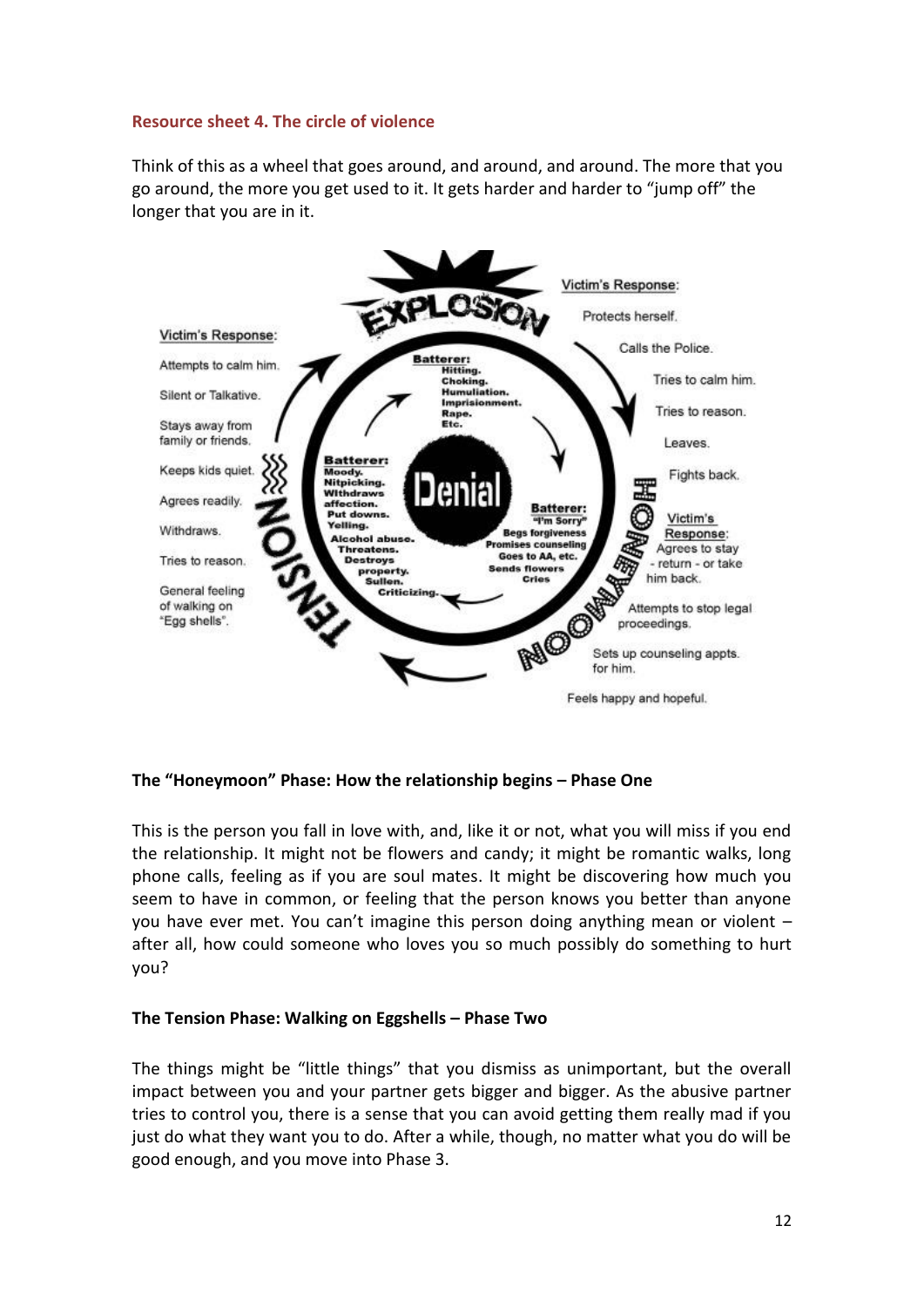## **The Explosion: The shortest, but most dangerous phase – Phase Three**

The first explosion might just be yelling and calling you names, but explosions can be a threat to hurt you, throwing an object across the room, threatening to break up if you don't agree, pushing you in anger, or more severe expressions of physical violence. Some people have been kicked, cut with a knife, beat up, choked, slapped, burned, and scratched. They have had their arm held so tightly it bruised, had their fingers bent, and been dumped out of car. The explosion breaks the tension that has built up in Phase 2, and doesn't last long. The violence expressed does, and will, get worse over time. Even if it is "only" verbal or emotional, chances are high that it will eventually become physical.

# **The Apology: Phase One Begins Again**

This is the person you fell in love with, but somehow, even better. Of course, there are the promises that this will never happen again, and there will probably be gifts, a dinner out, a movie, or something that shows you how much that person loves you, and how sorry they are. They seem even sweeter in comparison to the explosion that just happened, and you may be confused by how you could have, only moments ago, been so scared and hurt. Also, you have just shared a very emotional experience, and it's normal after "getting through" something together to feel even closer than before. This is the "hook" that keeps people stuck in the Cycle of Violence.

## **And the whole cycle continues again, and again….**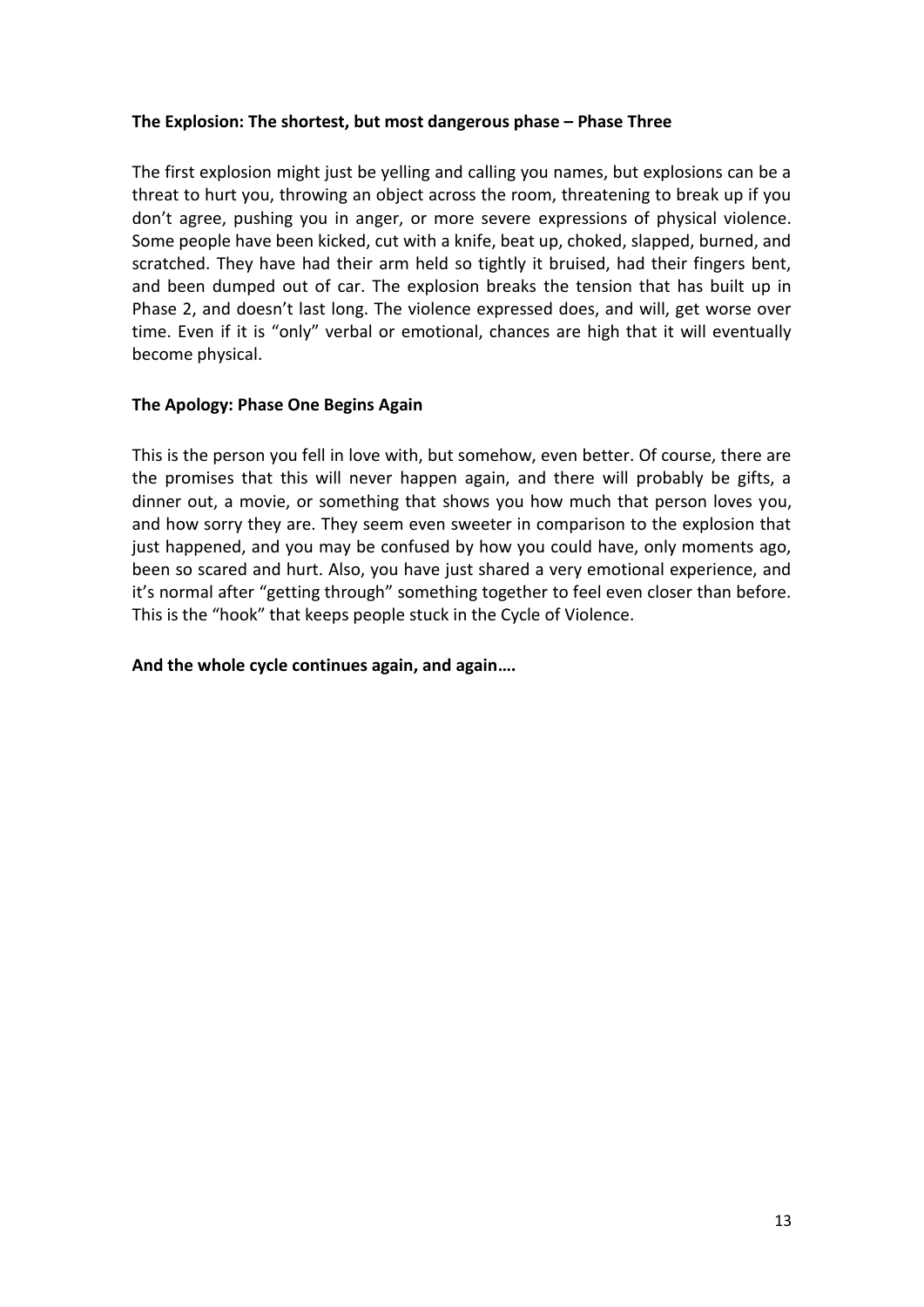| <b>Session 2</b>    | <b>Violet (flower) and violence</b>                                     |
|---------------------|-------------------------------------------------------------------------|
| <b>Title of the</b> | <b>Point of view</b>                                                    |
| activity            |                                                                         |
| Age                 | 16 years old and adults                                                 |
| <b>Time</b>         | 25-30 minutes                                                           |
| <b>Objectives</b>   | To demonstrate to the POLs that there are different points of view<br>п |
|                     | to the family situations                                                |
| <b>Preparation</b>  |                                                                         |
|                     | Step 1                                                                  |
| <b>Step by step</b> | Read each one of the situations                                         |
|                     | Step 2                                                                  |
|                     | Discuss with the group:                                                 |
|                     | Is this violence?<br>$\bigcap$                                          |
|                     | How does the girl/the woman feel in this situation?<br>$\circ$          |
|                     | Step 3.                                                                 |
|                     | Discuss with the group:                                                 |
|                     | What other people say about what she is going through?                  |
|                     | Brainstorm: think about possible answers of the statements<br>$\bullet$ |
| <b>Reflection</b>   |                                                                         |
| <b>Tips</b>         |                                                                         |
| <b>Source</b>       |                                                                         |

# **Resource sheet 5. Case studies – types of violence**

Case 1. A boy likes a girl and is courting – they walk together on the street he twists her arms and plucks her hair.

Case 2. A young family – the husband is waiting for the wife to finish work every afternoon to walk her home.

Case 3. 12 years old girl is not allowed to go to school for his father because the boys like her very much.

Case 4. 13 years old girl delivers a baby to a 18 years old boy, after they got married.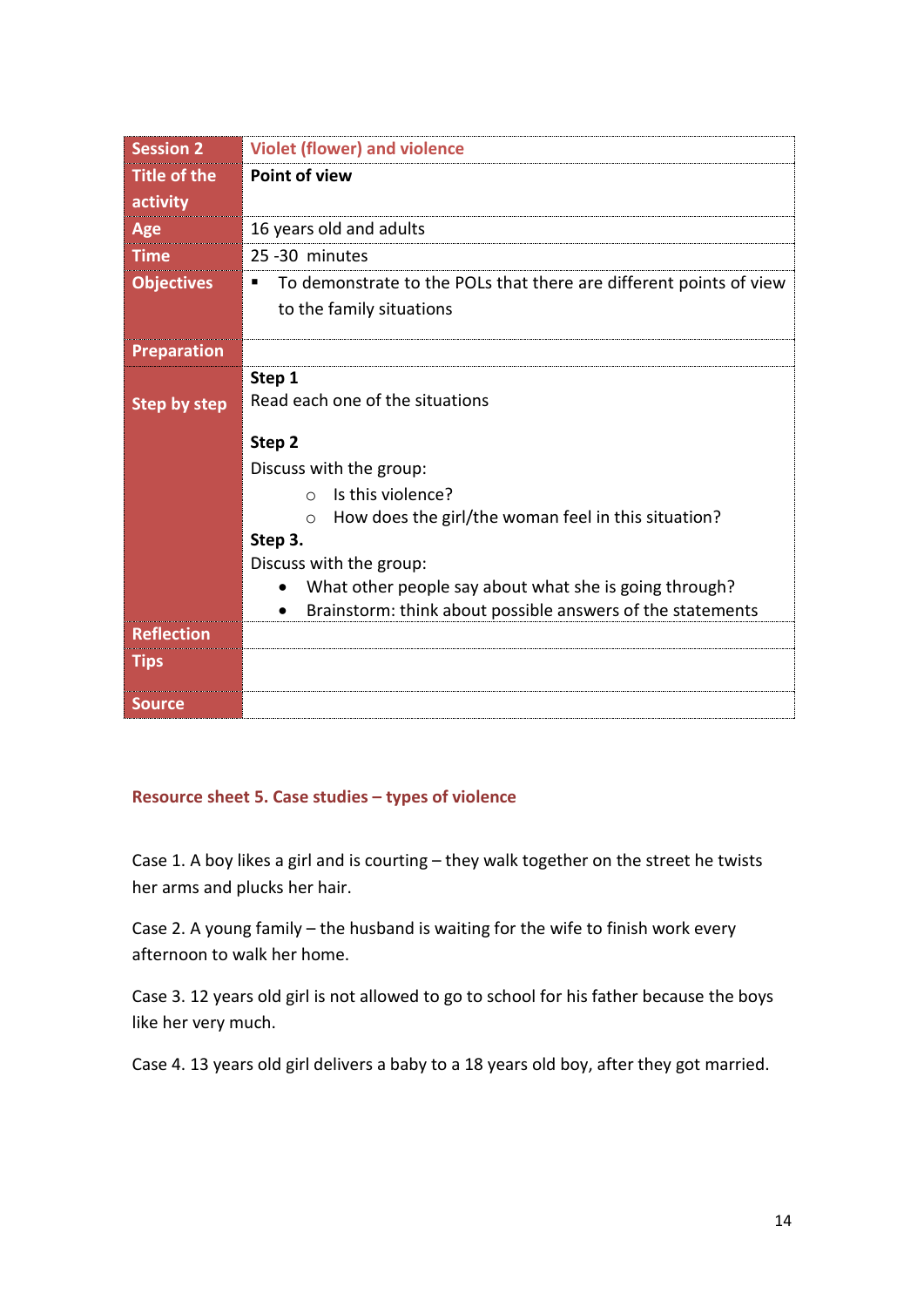#### **Resource sheet 6. Possible comments**

ase 1:

1. Young men do not know how to show their feelings…

- 2. Eh, he beats her because he likes her…
- 3. She is letting him do this because she likes him, this is her fault….

ase 2: C

.

. . .

C

. . . . 1. The man has always to protect the honor of the family….

2. The woman has to stay at home and to take care for the children. Let her work while they do not have children… because after… she will have to stay at home…

ase 3: C

1. What she has learnt – she learnt, she does not have to be educated to be married …

2. The father is right to protect her, if something happen … who it "take" her for wife…

3. Girls do not have to be educated, they have to be honest, to be good housekeeper, to have respect her husband… this she can learn only at home.

ase 4: C

.

. .

. . . .

- 1. If they love each other, nothing can stop them….
- 2. If they are married nothing wrong happen …. This is the tradition…
- 3. Those are family business ….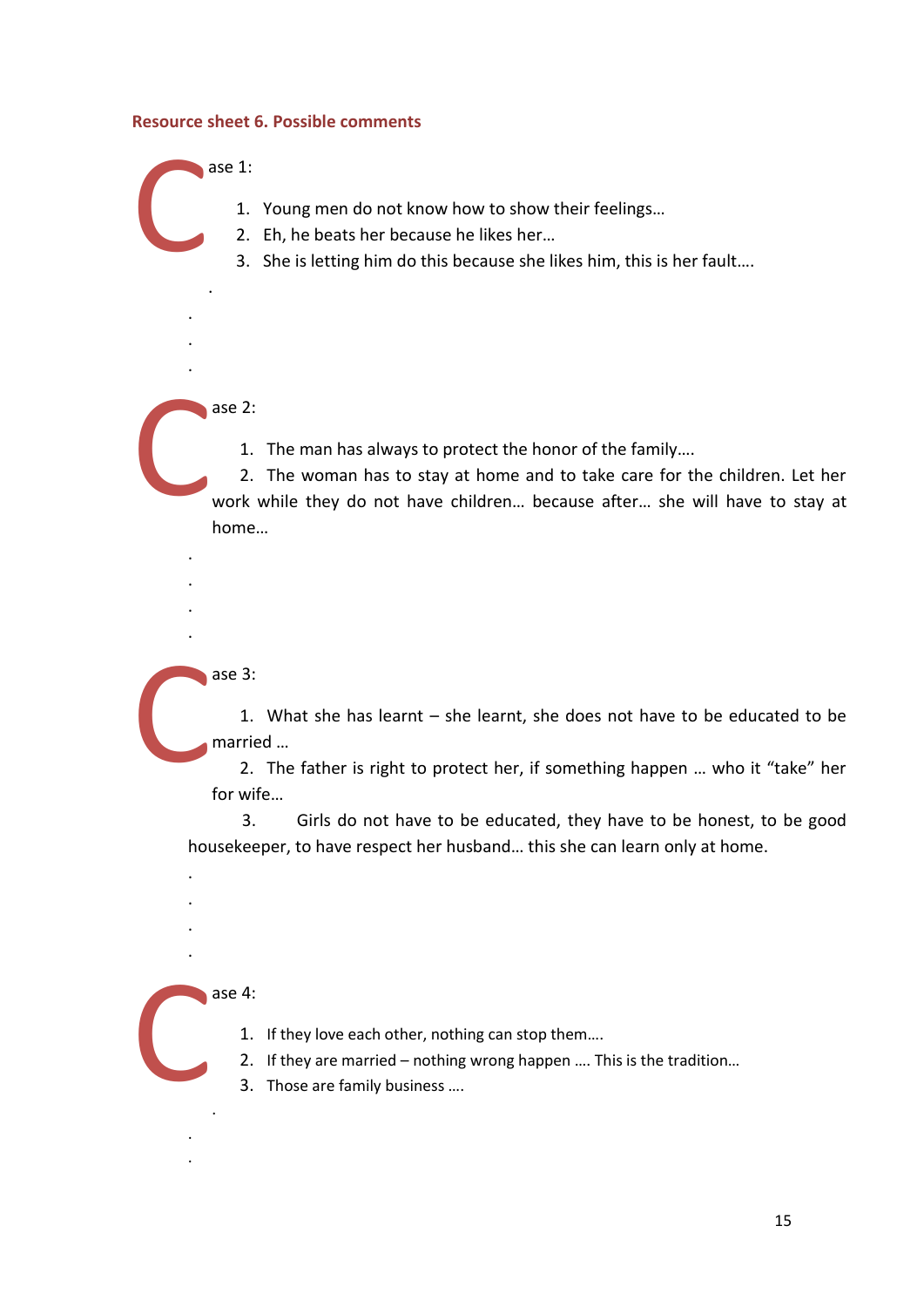| <b>Session 2</b>    | <b>Violet (flower) and violence</b>                                           |  |  |  |
|---------------------|-------------------------------------------------------------------------------|--|--|--|
| <b>Title of the</b> | <b>Communication skills block</b>                                             |  |  |  |
| activity            |                                                                               |  |  |  |
| <b>Age</b>          | After 16 and adults                                                           |  |  |  |
| <b>Time</b>         | 20 minutes                                                                    |  |  |  |
| <b>Objectives</b>   | To introduce the topic of the personal responsibility of every member<br>п    |  |  |  |
|                     | of the community for reducing the violence                                    |  |  |  |
|                     | To help the POLs understand their role<br>п                                   |  |  |  |
|                     | To straighten the capacity of the POLs to communicate the anti-<br>п          |  |  |  |
|                     | violence message                                                              |  |  |  |
| <b>Preparation</b>  | Think how you would make the demonstration considering the results of         |  |  |  |
|                     | the pre-implementation phase survey                                           |  |  |  |
|                     | Step 1                                                                        |  |  |  |
| <b>Step by step</b> | Demonstration from the facilitator                                            |  |  |  |
|                     | Step 2<br>Discussion on the demonstration:                                    |  |  |  |
|                     |                                                                               |  |  |  |
|                     | Is it realistic?<br>$\circ$                                                   |  |  |  |
|                     | What are the possible reactions of your friend?<br>$\circ$                    |  |  |  |
|                     | How would you answer her?<br>$\circ$                                          |  |  |  |
|                     | How to choose the first friend to talk with?<br>$\circ$                       |  |  |  |
|                     | Step 3:                                                                       |  |  |  |
|                     | <b>Instruction for homework</b>                                               |  |  |  |
|                     | Share at least with one person where you have been and what you<br>$\circ$    |  |  |  |
|                     | have learnt during the session                                                |  |  |  |
| <b>Reflection</b>   |                                                                               |  |  |  |
| <b>Tips</b>         | Even if this activity is at the end of session this one of the most important |  |  |  |
|                     | aspects of the work with the POLs. Consider to let some additional time       |  |  |  |
|                     | for this activities in order to answer to all the questions of the POLs.      |  |  |  |
|                     | Be sure that the POLs correctly understand their role of communicators        |  |  |  |
|                     | and introduce the main rules.                                                 |  |  |  |
|                     | The rules described in Resource sheet 7 are extracted from the previous       |  |  |  |
|                     | experience of HESED with POL groups on the GBV topic.                         |  |  |  |
| <b>Source</b>       |                                                                               |  |  |  |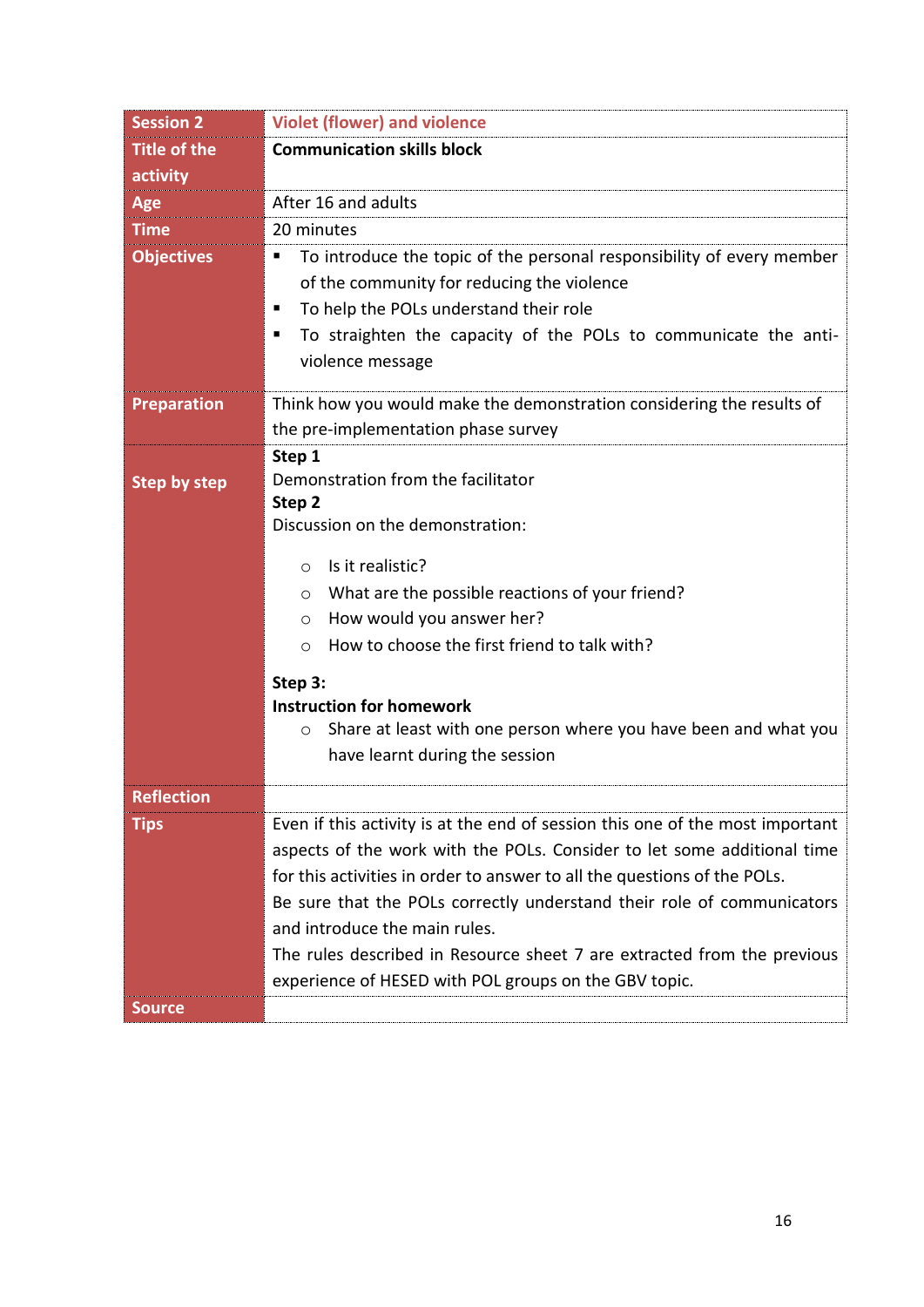# **Resource sheet 7. Example opening of the discussion with a friend**

**POL**: *… I am visiting a very interesting training… there are other young people in my age… and we discuss very interesting topics related to the relationships in the family, love, the role of the women… we discuss also topics like violence…*

**Friend:** (?)

. . .

What could you answer if your friend tells you?

1. Why you are going there to lose your time? Don`t you have other work to do? 2. This does not happen to me, neither to my relatives?/ This will never happen to me. Neither to my daughter… I do not have anything to do with this…

3. Me also I want to visit a group like this one… Can I come with you?

## **Resource sheet 8. Main rules**

It is essential that the POLs understand correctly their role – to spread the word for nonviolent behavior in the community.

They should respect the following rules:

- Speak only through your own experience! Use "I form":
- Do not try to solve other peoples` problems by advising them what to do;
- Do not intentionally choose to speak with people who are living in situation of violence;
- Try not to take any side in the situation, and not to judge the choices of the other people;
- Do never, ever try to interfere into situation of violence!
- If the person you talk with asks for help or wants to share her experience with violence – listen to her, try to console her. You can tell her also that there are professionals who could help her and even provide her and her children with contacts of a shelter: 0800 1 86 76 or 02 981 76 86.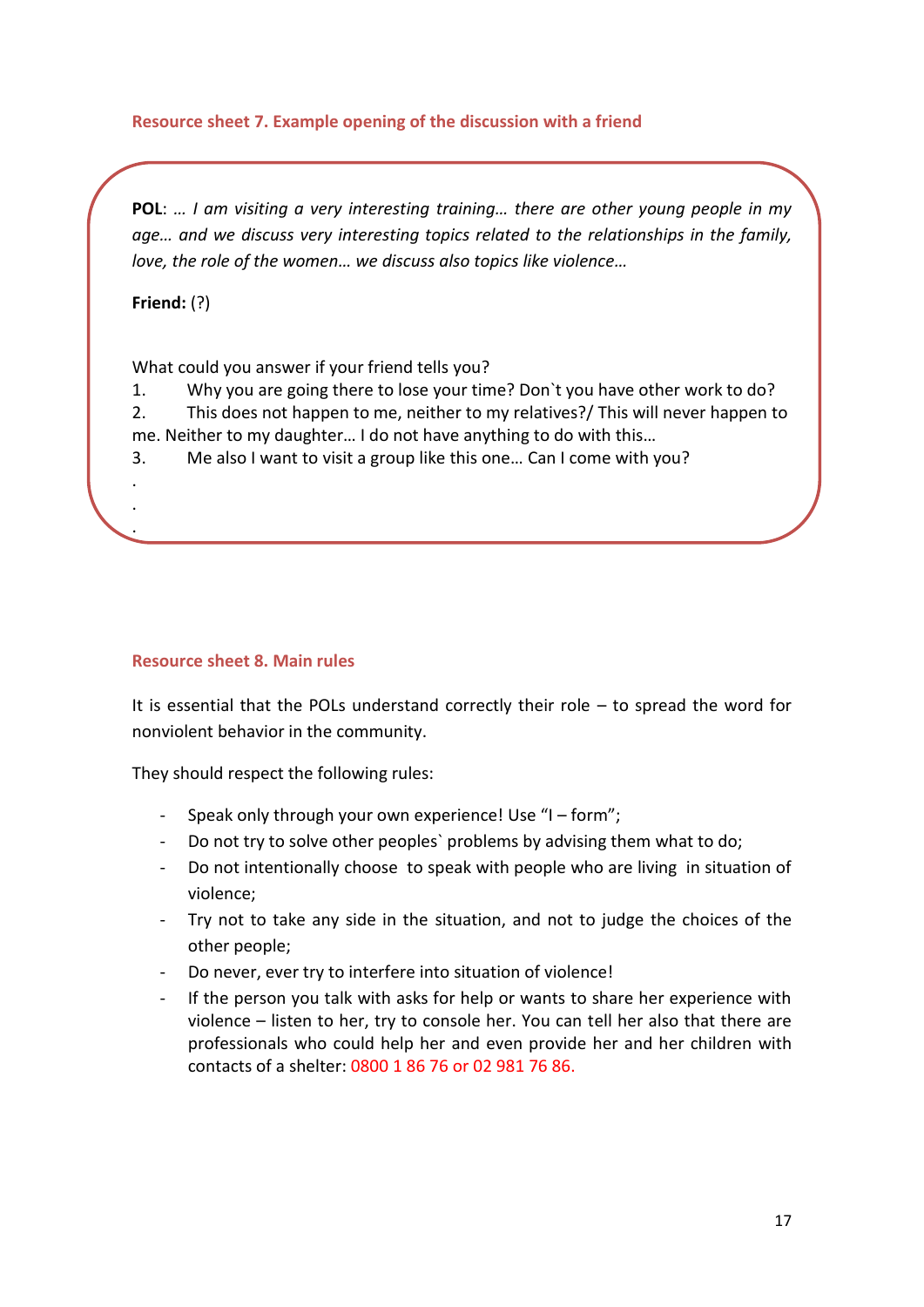| <b>Session 3.</b>               | <b>Super(ROMA)man vs Super(ROMA)woman</b>                                                                                                                                                                                                                                                                                                             |  |  |
|---------------------------------|-------------------------------------------------------------------------------------------------------------------------------------------------------------------------------------------------------------------------------------------------------------------------------------------------------------------------------------------------------|--|--|
| <b>Title of the</b><br>activity | <b>Feedback from the first conversations</b>                                                                                                                                                                                                                                                                                                          |  |  |
| Age                             | 16 years old and adults                                                                                                                                                                                                                                                                                                                               |  |  |
| <b>Time</b>                     | 20 minutes                                                                                                                                                                                                                                                                                                                                            |  |  |
| <b>Objectives</b>               | To provide feedback from the conversations with the friends<br>$\circ$                                                                                                                                                                                                                                                                                |  |  |
|                                 | To provide information about the reactions of the social<br>$\circ$<br>network                                                                                                                                                                                                                                                                        |  |  |
| <b>Preparation</b>              |                                                                                                                                                                                                                                                                                                                                                       |  |  |
| <b>Step by step</b>             | Step 1<br>Discuss with the POLs: with how many people from the list the POL<br>talked? What were their reactions? What did you say? How did you<br>feel after the conversation?<br>Step <sub>2</sub><br>If needed: brainstorming from the group with propositions for<br>improvement of the conversations?                                            |  |  |
| <b>Reflection</b>               |                                                                                                                                                                                                                                                                                                                                                       |  |  |
| <b>Tips</b>                     | Use the same activity to receive feedback for all the topics discussed<br>with the friends, and to receive information about all the conversations<br>performed. It is important not to skip this activity because it is an<br>important part of the internal and the external evaluation process!<br>Use a list of contact to facilitate the process |  |  |
| <b>Source</b>                   |                                                                                                                                                                                                                                                                                                                                                       |  |  |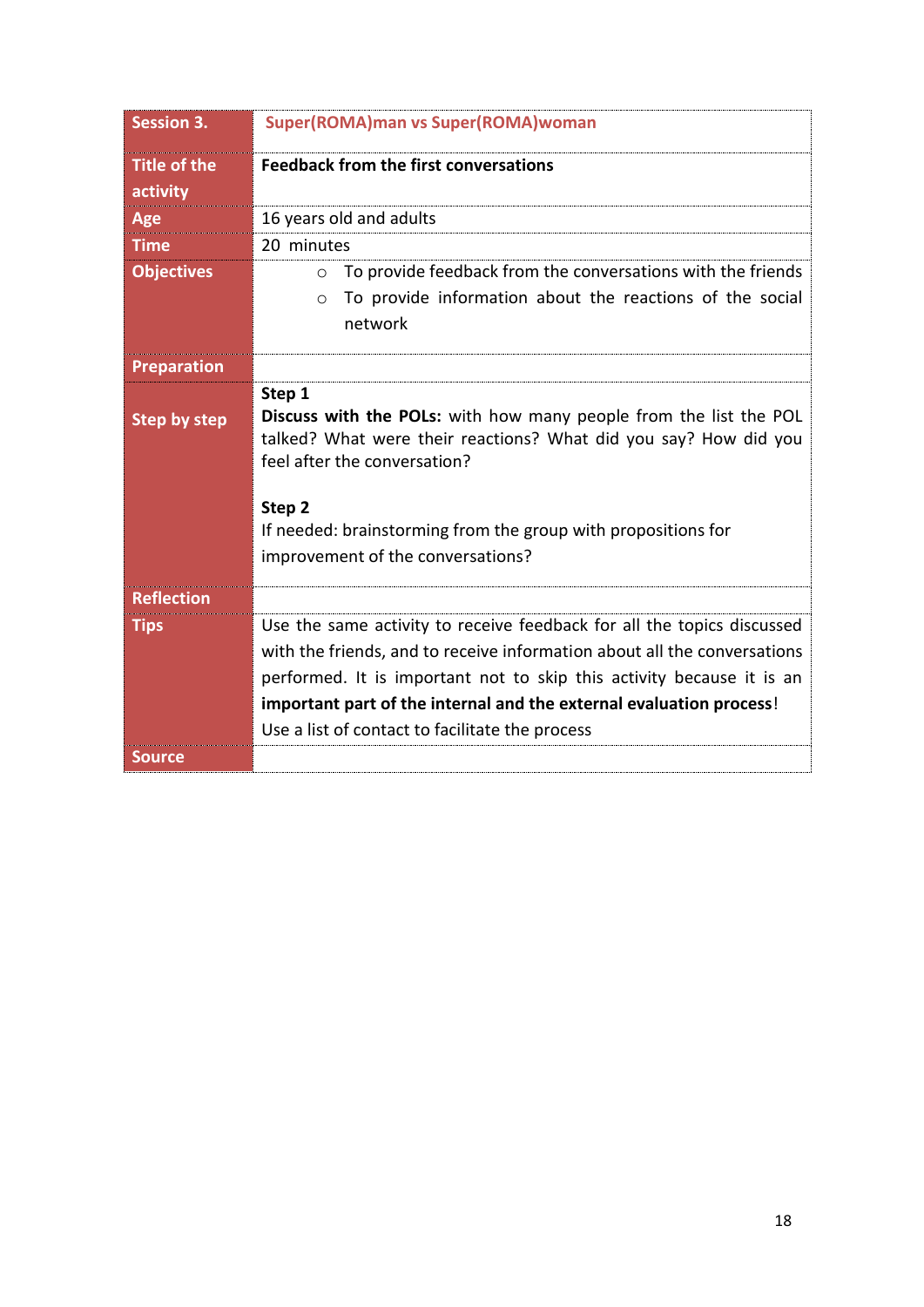| <b>Session 3.</b>   | Super(ROMA)man vs Super(ROMA)woman                                      |  |  |  |
|---------------------|-------------------------------------------------------------------------|--|--|--|
| <b>Title of the</b> | Introduction of the topic: The family                                   |  |  |  |
| activity            | The typical Roma family - building a case study                         |  |  |  |
| Age                 | 16 years old and adults                                                 |  |  |  |
| <b>Time</b>         | 50-60 minutes                                                           |  |  |  |
| <b>Objectives</b>   | To provide the image of the typical Roma family<br>$\circ$              |  |  |  |
|                     | To define the gender role expectations within the family<br>$\circ$     |  |  |  |
| <b>Preparation</b>  |                                                                         |  |  |  |
|                     | Step 1                                                                  |  |  |  |
| <b>Step by step</b> | Brainstorm with the POLS on the typical Roma family:                    |  |  |  |
|                     | How old they are?                                                       |  |  |  |
|                     | How and where they live? What they do for living?                       |  |  |  |
|                     | How many children they have?                                            |  |  |  |
|                     | Step 2                                                                  |  |  |  |
|                     | Divide the group on two<br>$\circ$                                      |  |  |  |
|                     | Ask one of the groups to describe the gender expectations<br>$\circ$    |  |  |  |
|                     | regarding the women and the other one $-$ the expectations              |  |  |  |
|                     | directed to the men                                                     |  |  |  |
|                     | Present the results of the work in the big group and discuss<br>$\circ$ |  |  |  |
|                     | them                                                                    |  |  |  |
|                     | Step 3                                                                  |  |  |  |
|                     | Discuss with the group:                                                 |  |  |  |
|                     | What are the advantages/disadvantages of being a male/female in         |  |  |  |
|                     | Roma community?                                                         |  |  |  |
|                     | Which of the expectations listed POLs find acceptable?                  |  |  |  |
|                     | Which of those they find old-fashioned if any?                          |  |  |  |
|                     | How they could be changed?                                              |  |  |  |
|                     |                                                                         |  |  |  |
| <b>Reflection</b>   |                                                                         |  |  |  |
| <b>Tips</b>         | Normally in the groups the list of obligations and expectations related |  |  |  |
|                     | to the female role are much longer                                      |  |  |  |
|                     | It becomes very clear that the men have much more freedom               |  |  |  |
|                     | comparing to the women                                                  |  |  |  |
|                     | and that the community presents much more restrictions to the           |  |  |  |
|                     | women comparing to the men                                              |  |  |  |
|                     |                                                                         |  |  |  |
| <b>Source</b>       |                                                                         |  |  |  |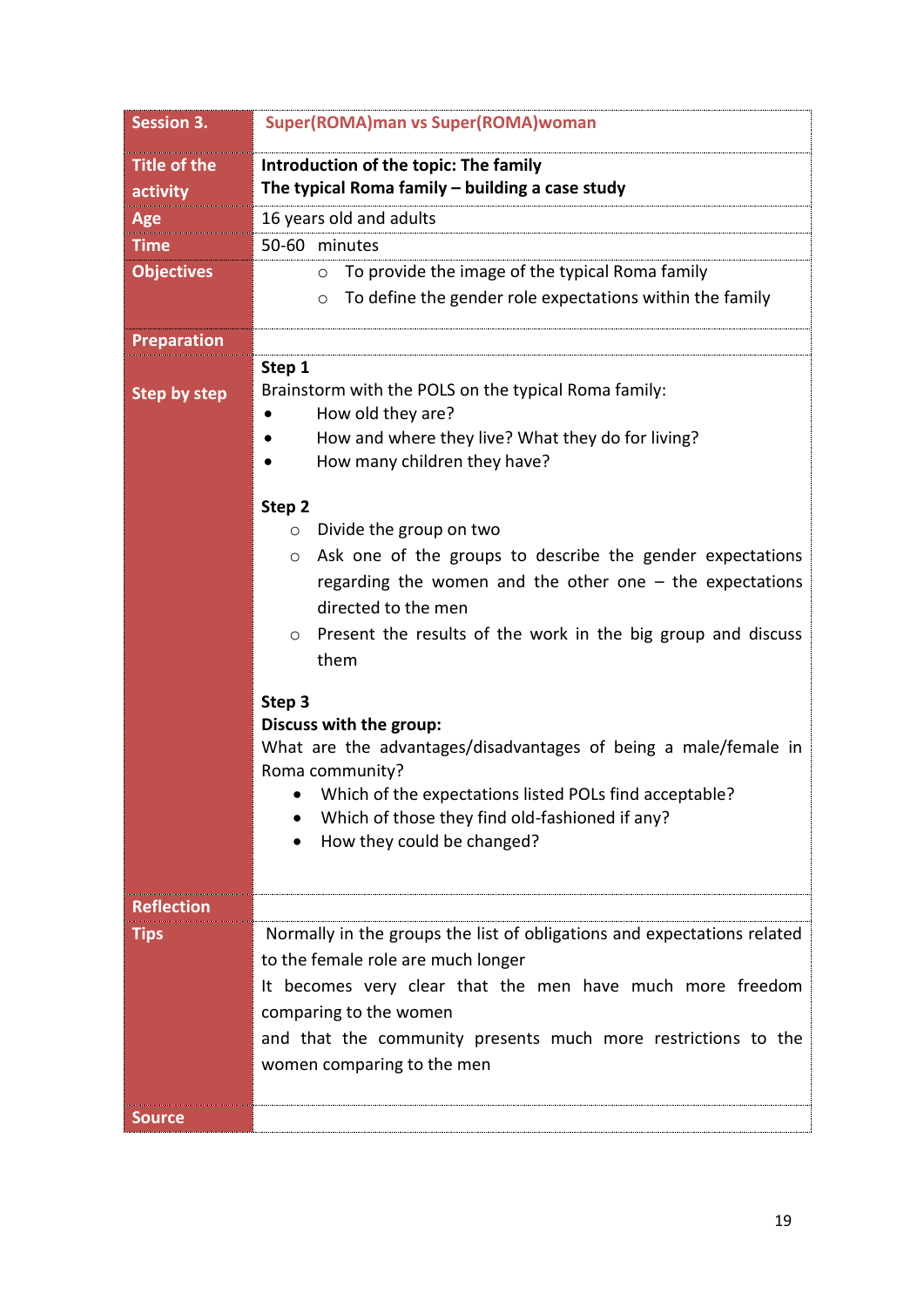| <b>Session 3.</b>               | <b>Super(ROMA)man vs Super(ROMA)woman</b>                                                                                                                           |
|---------------------------------|---------------------------------------------------------------------------------------------------------------------------------------------------------------------|
| <b>Title of the</b><br>activity | GBV is not acceptable! How we can make the change?                                                                                                                  |
| Age                             | 16 years old and adults                                                                                                                                             |
| <b>Time</b>                     | 10-20 minutes                                                                                                                                                       |
| <b>Objectives</b>               | To make the POLs think about the scope of the problem<br>$\circ$<br>to raise the awareness about the consequences of the GBV<br>$\circ$                             |
| <b>Preparation</b>              |                                                                                                                                                                     |
| <b>Step by step</b>             | Step 1<br>Present the facts $-7$ reasons why GBV is not acceptable<br>Step <sub>2</sub><br>Discuss with the POLs how the change could be done in their<br>community |
| <b>Reflection</b>               |                                                                                                                                                                     |
| <b>Tips</b>                     |                                                                                                                                                                     |
| <b>Source</b>                   | Adapted from: http://us.breakthrough.tv/resources/13-reasons-why-<br>we-must-drive-the-culture-change-needed-to-make-violence-against-<br>women-unacceptable/       |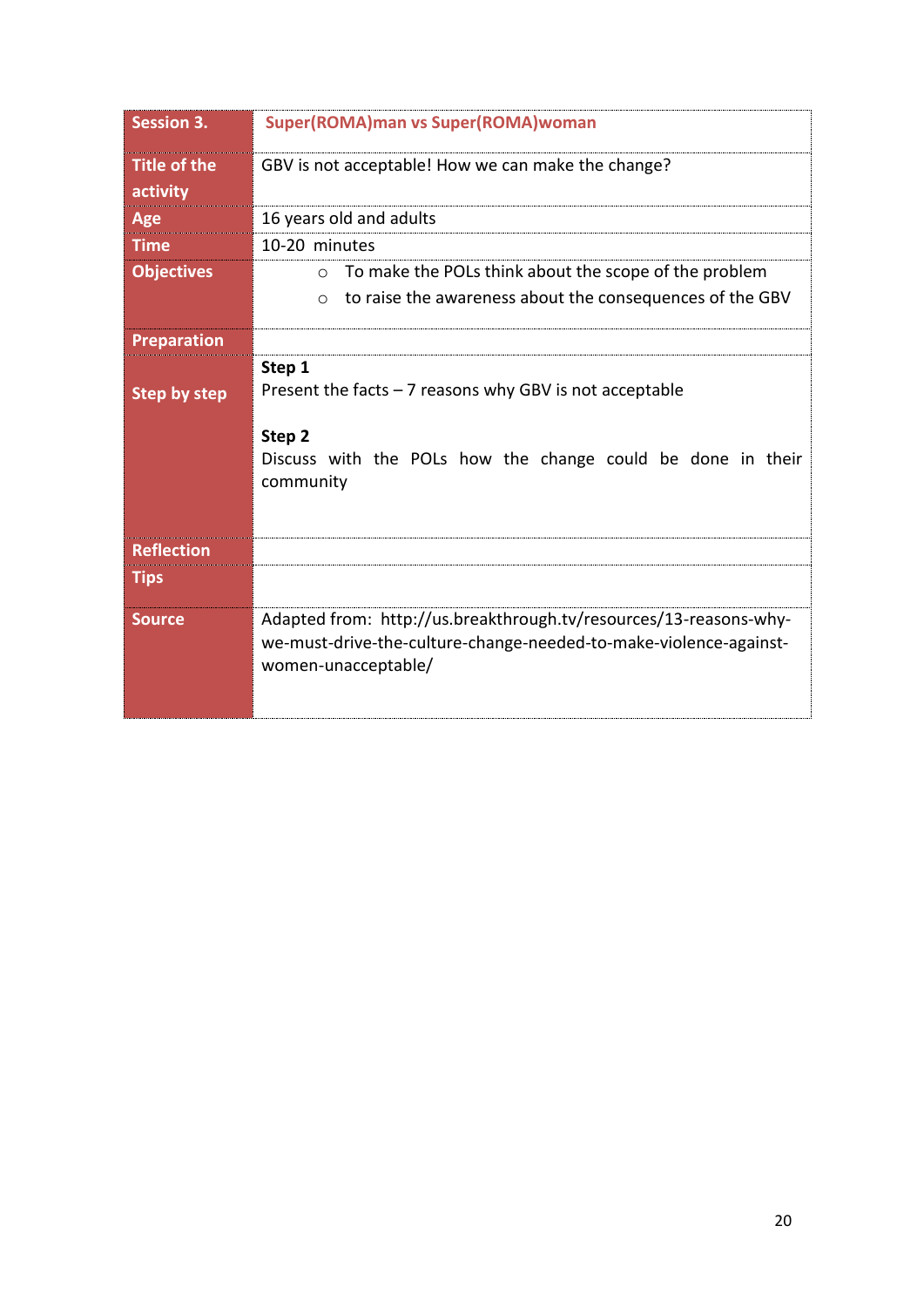#### **Resource sheet 9. 7 reasons why GBV is not acceptable**

- 1. **Violence against women affects everyone.** When women are unequal and unsafe, they cannot fully participate in society. Only when everyone is safe in public and private, can women, men, children, families, homes, neighborhoods, workplaces, communities, institutions, economies, ecosystems, and nations truly thrive.
- 2. **Violence against women is rampant.** 35% of women worldwide have experienced physical and/or sexual violence. Look around whatever room you're in: that's about 1 in 3 of the women you see. Violence against women (VAW) takes countless forms, from domestic abuse and dating violence to online and street harassment, sexual harassment at work, rape as a weapon of war, bullying, reproductive coercion, forced and early marriage, stalking, and more. (For global stats, see [UN Women.](http://www.unwomen.org/en/what-we-do/ending-violence-against-women/facts-and-figures))
- 3. **With the time the acts of violence become increasingly violent** and could have irreparable consequences for the health of the woman, and to threaten her life**.**
- 4. **The scope of violence is increasing with the time** there is a very big chance that the men could start to use violence against the children as well.
- 5. Most of the victims try to convince themselves that violence is isolated or situation determined act that will not be repeated in the future, or they believe that they deserve to be punished or mistreated, and they do not seek help.
- 6. **Violence against women hurts men and children.** And leads to more violence. Witnessing violence in one's home is the strongest predictor of violence in one's adult and intimate relationships – this means that the children growing in the family are more likely to use violence when they have their own families.
- 7. Violence and discrimination against women is often seen as normal, not a big deal, a private problem, or the fault of…women, **the most important is the woman to stop believing in this and not to accept it as normal.**

**Violence against women is one of the easiest things to stop (Mallika Dutt). We just need to act. We can start in our homes and neighborhoods, in our communities - by teaching kids to respect boys and girls, by informing women that violence is not acceptable and tolerable and informing them where they could seek for help and support.**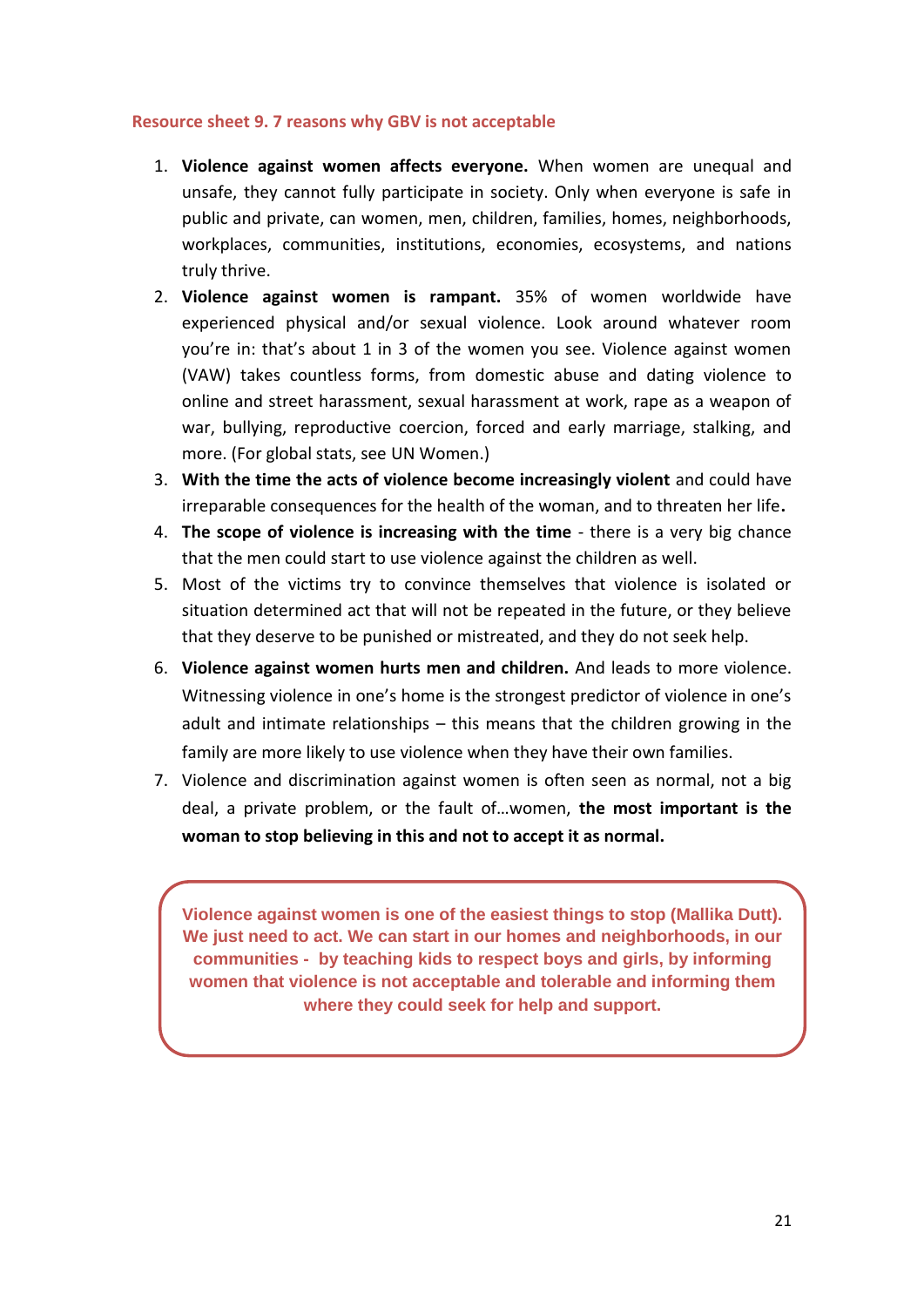| <b>Session 3.</b>            | Super(ROMA)man vs Super(ROMA)woman                                                                                  |  |  |  |
|------------------------------|---------------------------------------------------------------------------------------------------------------------|--|--|--|
| <b>Title of the activity</b> | <b>Communication skills block</b>                                                                                   |  |  |  |
| Age                          | After 16 years and adults (a group of 10 to 15 participants)                                                        |  |  |  |
| <b>Time</b>                  | 60 minutes                                                                                                          |  |  |  |
| <b>Objectives</b>            | To demonstrate how to start the conversations on the<br>٠                                                           |  |  |  |
|                              | topic                                                                                                               |  |  |  |
|                              | To increase the self-confidence of the POLs to talk on the                                                          |  |  |  |
|                              | topic                                                                                                               |  |  |  |
|                              | To improve their communication skills<br>п                                                                          |  |  |  |
| <b>Preparation</b>           | Think about an appropriate way to start the conversation                                                            |  |  |  |
|                              | Step 1                                                                                                              |  |  |  |
| <b>Step by step</b>          | Demonstration form the facilitator                                                                                  |  |  |  |
|                              | Step 2                                                                                                              |  |  |  |
|                              | Discussion on the demonstration:                                                                                    |  |  |  |
|                              | Is it realistic?<br>$\circ$                                                                                         |  |  |  |
|                              | What are the possible reactions of your friend?<br>$\circ$                                                          |  |  |  |
|                              | How would you answer her?<br>$\circ$                                                                                |  |  |  |
|                              | Step 3                                                                                                              |  |  |  |
|                              | <b>Instruction for homework</b>                                                                                     |  |  |  |
|                              | Talk with the friends from you list about the topics we have                                                        |  |  |  |
|                              | discussed today                                                                                                     |  |  |  |
|                              | Step 4                                                                                                              |  |  |  |
|                              | Discuss with the group what are the possible answers of the<br>following answers of the friend                      |  |  |  |
|                              | Step 5                                                                                                              |  |  |  |
|                              | Role plays                                                                                                          |  |  |  |
|                              | How to support the desired change and to avoid "bad"                                                                |  |  |  |
|                              | behaviors                                                                                                           |  |  |  |
|                              | (1) Divide the group is couples $-$ ask them to play the                                                            |  |  |  |
|                              | dialogue from the demonstration                                                                                     |  |  |  |
| <b>Reflection</b>            | (2) Observe the conversations and provide feedback<br>Note: It is essential that the POL understand correctly their |  |  |  |
|                              | role - the spread the word for nonviolent behavior in the                                                           |  |  |  |
|                              | community.                                                                                                          |  |  |  |
|                              | They should respect the following rules:                                                                            |  |  |  |
|                              | Speak only through your own experience! Use "Me -<br>form";                                                         |  |  |  |
|                              | Do not try to solve other peoples' problems by                                                                      |  |  |  |
|                              | advising them what to do;                                                                                           |  |  |  |
|                              | Do not intentionally look to speak with people who                                                                  |  |  |  |
|                              | are living in situation of violence;                                                                                |  |  |  |
|                              | Try not to take any side in the situation, and not to                                                               |  |  |  |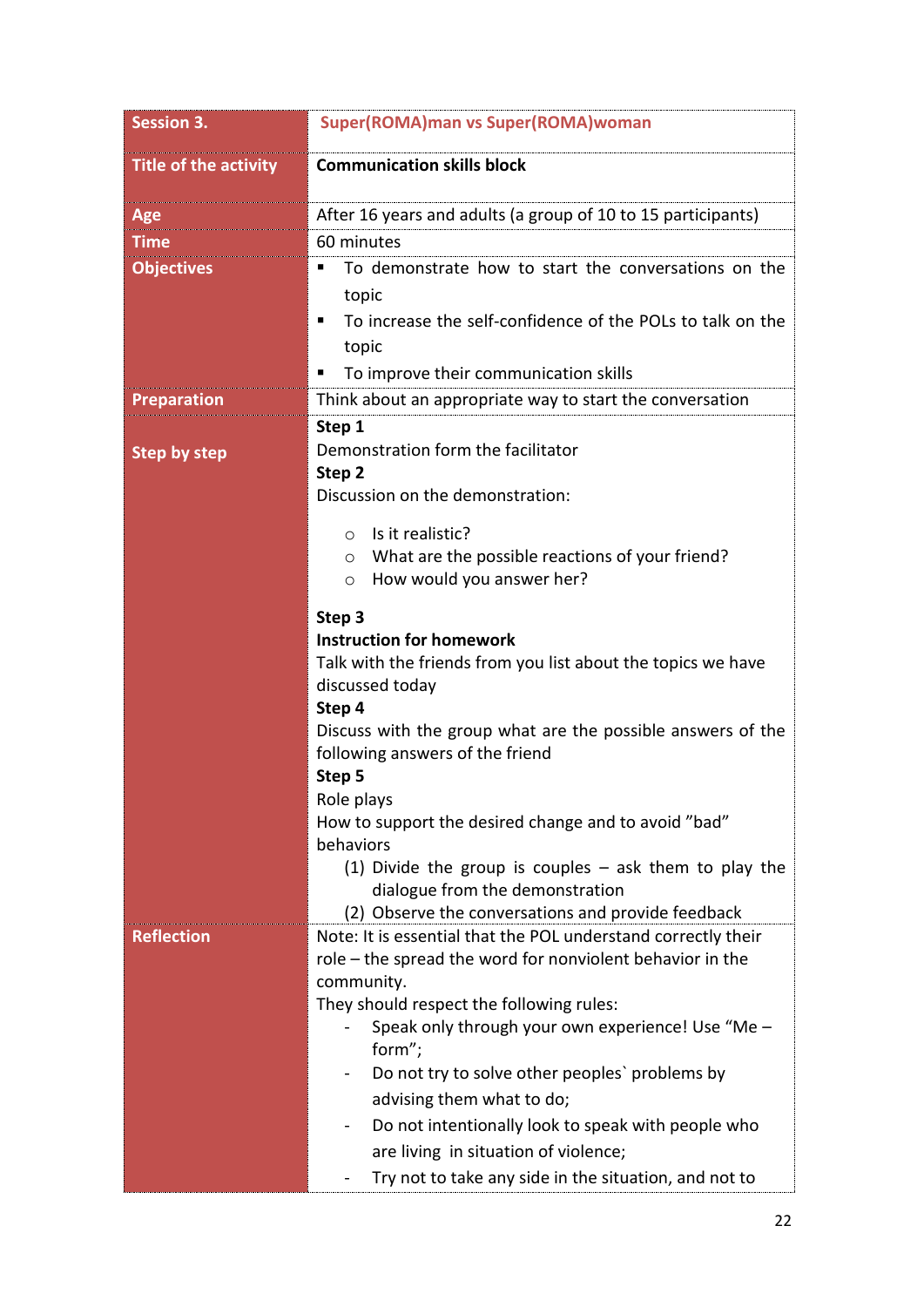|             | judge;<br>Do never, ever try to interfere into situation of<br>violence!<br>If the person you talk with asks for help or wants to<br>share her experience with violence – listen to her, try<br>to console her. You can tell her also that there are<br>professionals who could help her and even provide<br>her and her children with contacts of a shelter: 0800 1<br>86 76 or 02 981 76 86. |
|-------------|------------------------------------------------------------------------------------------------------------------------------------------------------------------------------------------------------------------------------------------------------------------------------------------------------------------------------------------------------------------------------------------------|
| <b>Tips</b> | Be sure you have enough time to answer all the questions of<br>the POLs<br>Try to make them ready to answer even to negative or<br>provocative reactions<br>The role plays are strongly recommended                                                                                                                                                                                            |

## **Resource sheet 10. Example of conversation**

**POL:** Do you remember I told you that I am visiting a training where we are talking about families, obligations and other different things. I have learnt that one of three women has experienced violence at home. And the other thing that impressed me is that they told us that it is important how we teach our children in order this situation to happen….

**Friend: …**

- o Do you think this situation is realistic?
- o How would you start a conversation with a friend of yours…
- o What would be her reaction?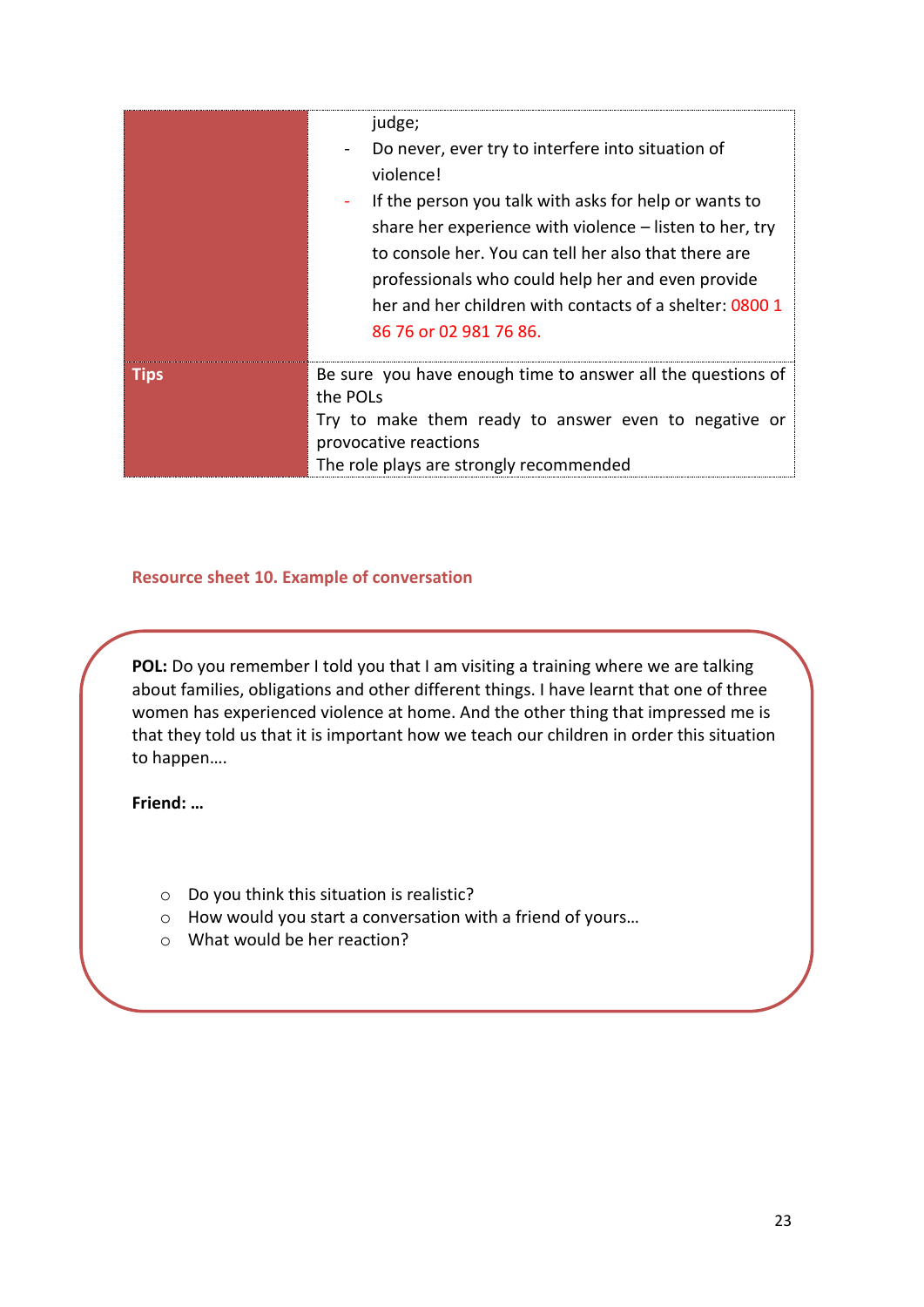| <b>Session 3</b>                | Super(ROMA)man vs Super(ROMA)woman                                                                                                                                                                                                                         |  |  |
|---------------------------------|------------------------------------------------------------------------------------------------------------------------------------------------------------------------------------------------------------------------------------------------------------|--|--|
| <b>Title of the</b><br>activity | Individual work - list of contacts                                                                                                                                                                                                                         |  |  |
| Age                             | After 16 and adults                                                                                                                                                                                                                                        |  |  |
| <b>Time</b>                     | 10 minutes                                                                                                                                                                                                                                                 |  |  |
| <b>Objectives</b>               | To identify the networks of the POLs<br>To frame the scope of the intervention                                                                                                                                                                             |  |  |
| <b>Preparation</b>              |                                                                                                                                                                                                                                                            |  |  |
| <b>Step by step</b>             | Step 1<br>Give each one of the POLs one of the handouts – list of contact<br>Step 2<br>Instruct them to write down the names of their closest friends having in<br>mind that they will have to talk with them for the topics discussed in every<br>session |  |  |
| <b>Reflection</b>               |                                                                                                                                                                                                                                                            |  |  |
| <b>Tips</b>                     | Even if this activity is at the end of session this one of the most important<br>aspects of the work with the POLs. Consider to let some additional time<br>for this activity in order to answer all the questions of the POLs.                            |  |  |

| <b>Table - conversations with friends</b> |                         |                           |                         |                           |                         |                           |                         |
|-------------------------------------------|-------------------------|---------------------------|-------------------------|---------------------------|-------------------------|---------------------------|-------------------------|
|                                           |                         |                           |                         |                           |                         |                           |                         |
| POL:                                      |                         |                           |                         |                           |                         |                           |                         |
| session No. /<br>date                     |                         |                           |                         |                           |                         |                           |                         |
| name                                      | planned<br>conversation | performed<br>conversation | planned<br>conversation | performed<br>conversation | planned<br>conversation | performed<br>conversation | planned<br>conversation |
|                                           |                         |                           |                         |                           |                         |                           |                         |
|                                           |                         |                           |                         |                           |                         |                           |                         |
|                                           |                         |                           |                         |                           |                         |                           |                         |
|                                           |                         |                           |                         |                           |                         |                           |                         |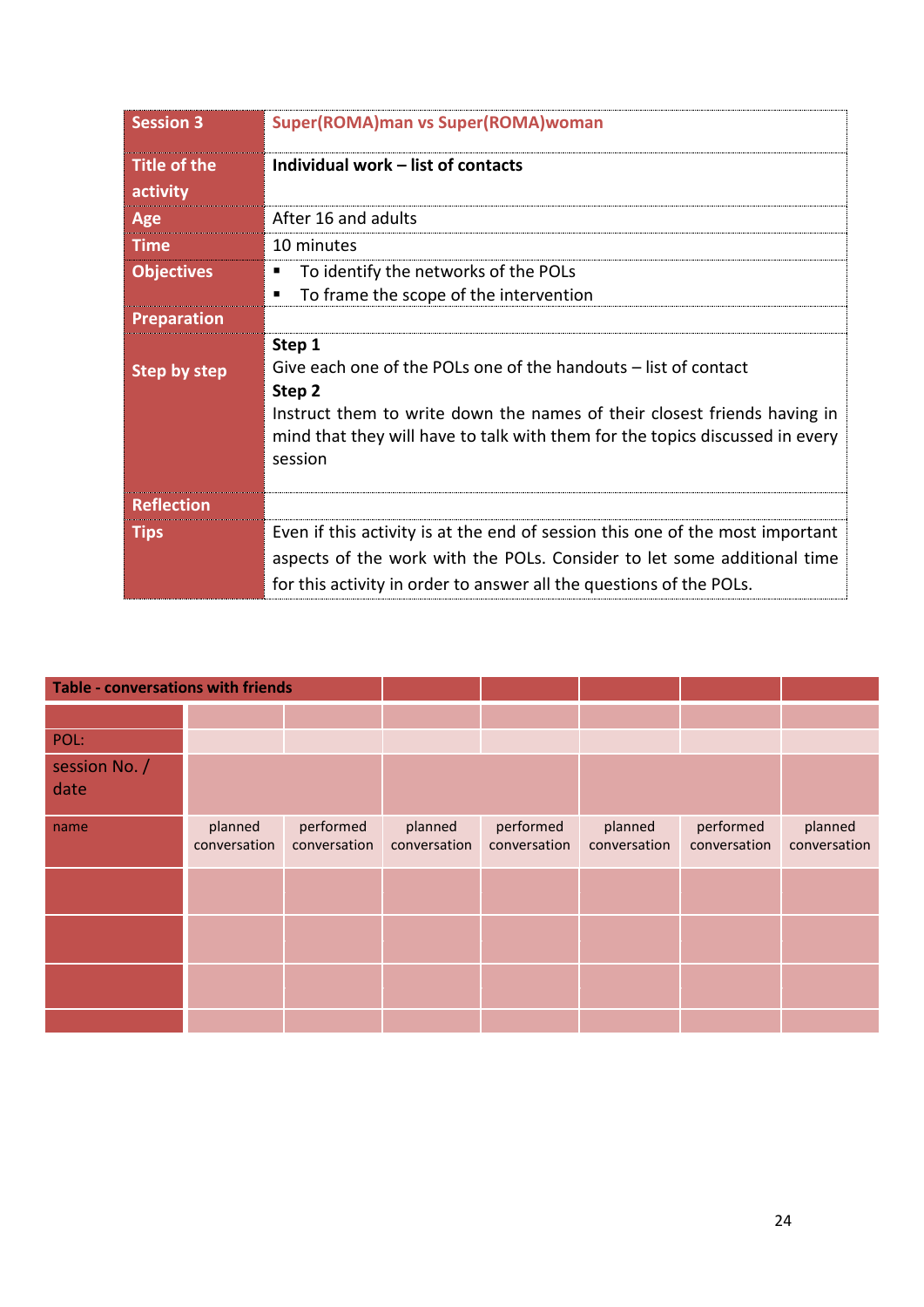| <b>Session 4</b>    | <b>SMART (ROMA) woman</b>                                                                                                                                                                                                                                        |  |  |
|---------------------|------------------------------------------------------------------------------------------------------------------------------------------------------------------------------------------------------------------------------------------------------------------|--|--|
| <b>Title of the</b> | <b>Dating situations</b>                                                                                                                                                                                                                                         |  |  |
| activity            |                                                                                                                                                                                                                                                                  |  |  |
| Age                 | After 16 years and adults (a group of 10 to 15 participants)                                                                                                                                                                                                     |  |  |
| <b>Time</b>         | 60 minutes                                                                                                                                                                                                                                                       |  |  |
| <b>Objectives</b>   | To make the POLs think about the violence in everyday life<br>п                                                                                                                                                                                                  |  |  |
|                     | To make them think about the feelings of the victims<br>п                                                                                                                                                                                                        |  |  |
| <b>Preparation</b>  |                                                                                                                                                                                                                                                                  |  |  |
| <b>Step by step</b> | Step 1<br>Draw two columns on a piece of flipchart. Label one column "healthy<br>relationships" and the other "unhealthy relationships."<br>Step 2<br>Present each one of the dating situations<br>Step 3<br>Discuss after each one of the presented situations. |  |  |
| <b>Reflection</b>   | Discussion questions for the follow-up group reflection:                                                                                                                                                                                                         |  |  |
|                     | 1. Are these situations realistic?                                                                                                                                                                                                                               |  |  |
|                     | 2. Have you ever been in any of these situations? How did you<br>feel?                                                                                                                                                                                           |  |  |
|                     | 3. How does the community respond to these situations?<br>4. What are the most common characteristics of healthy<br>relationships?                                                                                                                               |  |  |
|                     | 5. What are the most common characteristics of unhealthy<br>relationships?                                                                                                                                                                                       |  |  |
|                     | 6. Do you think young people in your community usually have<br>healthy or unhealthy relationships? Explain.                                                                                                                                                      |  |  |
|                     | 7. What are the greatest challenges to building a healthy                                                                                                                                                                                                        |  |  |
|                     | family? How can these challenges be faced?                                                                                                                                                                                                                       |  |  |
|                     | 8. What should you do if you think you are in an unhealthy<br>relationship?                                                                                                                                                                                      |  |  |
|                     | 9. What could you do if a friend is in an unhealthy<br>relationship?                                                                                                                                                                                             |  |  |
| <b>Tips</b>         | Depending of the time you have you could skip some of the situations                                                                                                                                                                                             |  |  |
| <b>Source</b>       | Adapted from: Program M: Young Men's Manual, A Training Manual<br>for Educators and Youth Workers, CARE International, Website:<br>www.youngmeninitiaitive.org                                                                                                   |  |  |
|                     |                                                                                                                                                                                                                                                                  |  |  |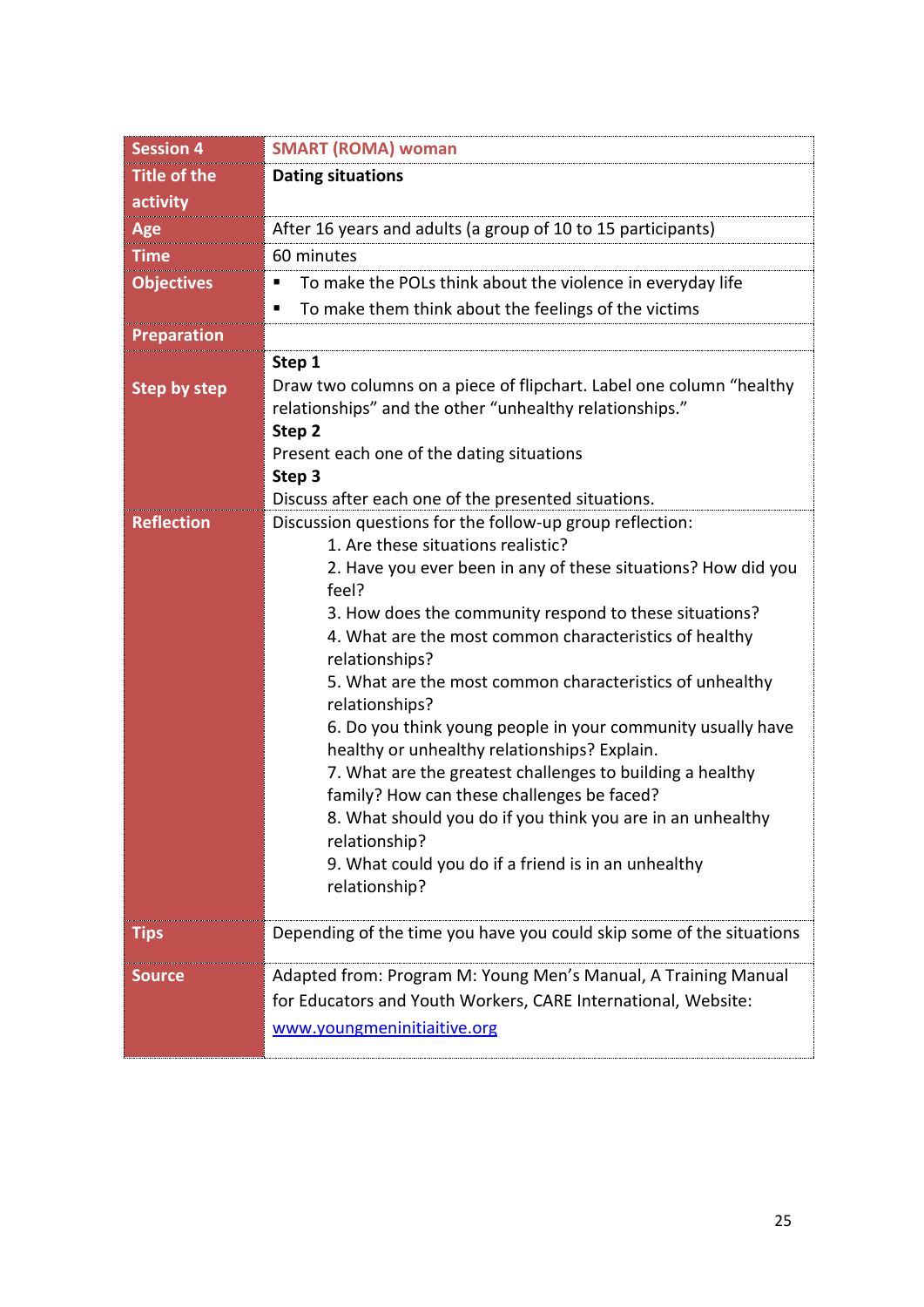# **Resource sheet 11. Dating situations**

| He grabs her arm<br>during an<br>argument.                                                                                   | He insists that she<br>will make abortion<br>even if the does<br>not want to (or the<br>opposite).     | He is pressuring<br>her to have sex<br>when she does not<br>want. | Even if you have<br>different beliefs<br>and points of view,<br>you can respect<br>each other's views.                                                                                              |
|------------------------------------------------------------------------------------------------------------------------------|--------------------------------------------------------------------------------------------------------|-------------------------------------------------------------------|-----------------------------------------------------------------------------------------------------------------------------------------------------------------------------------------------------|
| She doesn't want<br>him to go out with<br>his friends. She<br>says she can't trust<br>him farther than<br>she can throw him. | When she hears<br>that he cheated on<br>her, he says he was<br>drunk and it wasn't<br>his fault.       | He calls her a stupid<br>— during an<br>argument.                 | He's pressuring her<br>to let him take<br>naked photos of<br>her. He plans to<br>post them on the<br>Internet, saying,<br>"Oh baby, you just<br>look so hot and I<br>want the world to<br>see you." |
| He does not let her<br>visit her family<br>when she wants to.                                                                | He slaps her when<br>she tells him that<br>she does not want<br>to do something he<br>asked her to do. | He is helping her<br>with the domestic<br>work.                   | She believes that<br>she has to obey him<br>and she respects<br>his opinion even if<br>she does not agree<br>with him.                                                                              |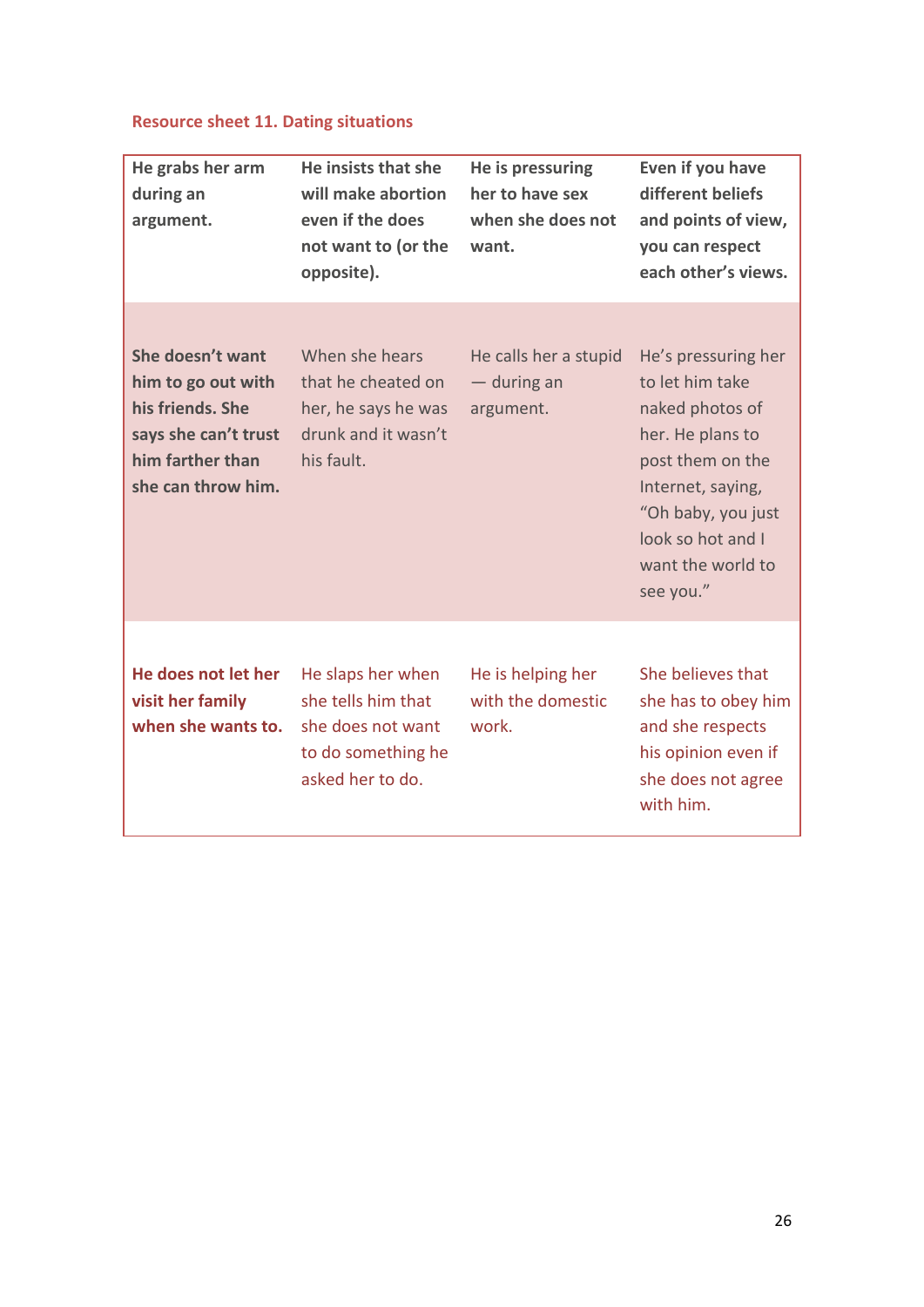| <b>Session 4</b>             | <b>SMART (ROMA) woman</b>                                                                                                                                                                                                                                                                                                                                                                                                                                                    |
|------------------------------|------------------------------------------------------------------------------------------------------------------------------------------------------------------------------------------------------------------------------------------------------------------------------------------------------------------------------------------------------------------------------------------------------------------------------------------------------------------------------|
| <b>Title of the activity</b> | Map the resources in and out of the community                                                                                                                                                                                                                                                                                                                                                                                                                                |
| Age                          | After 16 years and adults (a group of 10 to 15 participants)                                                                                                                                                                                                                                                                                                                                                                                                                 |
| <b>Time</b>                  | 30 minutes                                                                                                                                                                                                                                                                                                                                                                                                                                                                   |
| <b>Objectives</b>            | To map the resource in and out of the community                                                                                                                                                                                                                                                                                                                                                                                                                              |
| <b>Preparation</b>           |                                                                                                                                                                                                                                                                                                                                                                                                                                                                              |
| <b>Step by step</b>          | Step 1<br>Use the situations from the first part of the session and ask<br>the group where the girl/the woman could ask for help<br>Step 2<br>Discuss the role of the family and how the community<br>reacts in those situations<br>Who are the main actors who can help her in the<br>community? How? Consider as much of the situations<br>as possible<br>Step 3<br>Provide information about organizations out of the<br>community who could help and how they could help |
| <b>Reflection</b>            |                                                                                                                                                                                                                                                                                                                                                                                                                                                                              |
| <b>Tips</b>                  | Be ready with information regarding the services for victims<br>of violence                                                                                                                                                                                                                                                                                                                                                                                                  |
| <b>Source</b>                |                                                                                                                                                                                                                                                                                                                                                                                                                                                                              |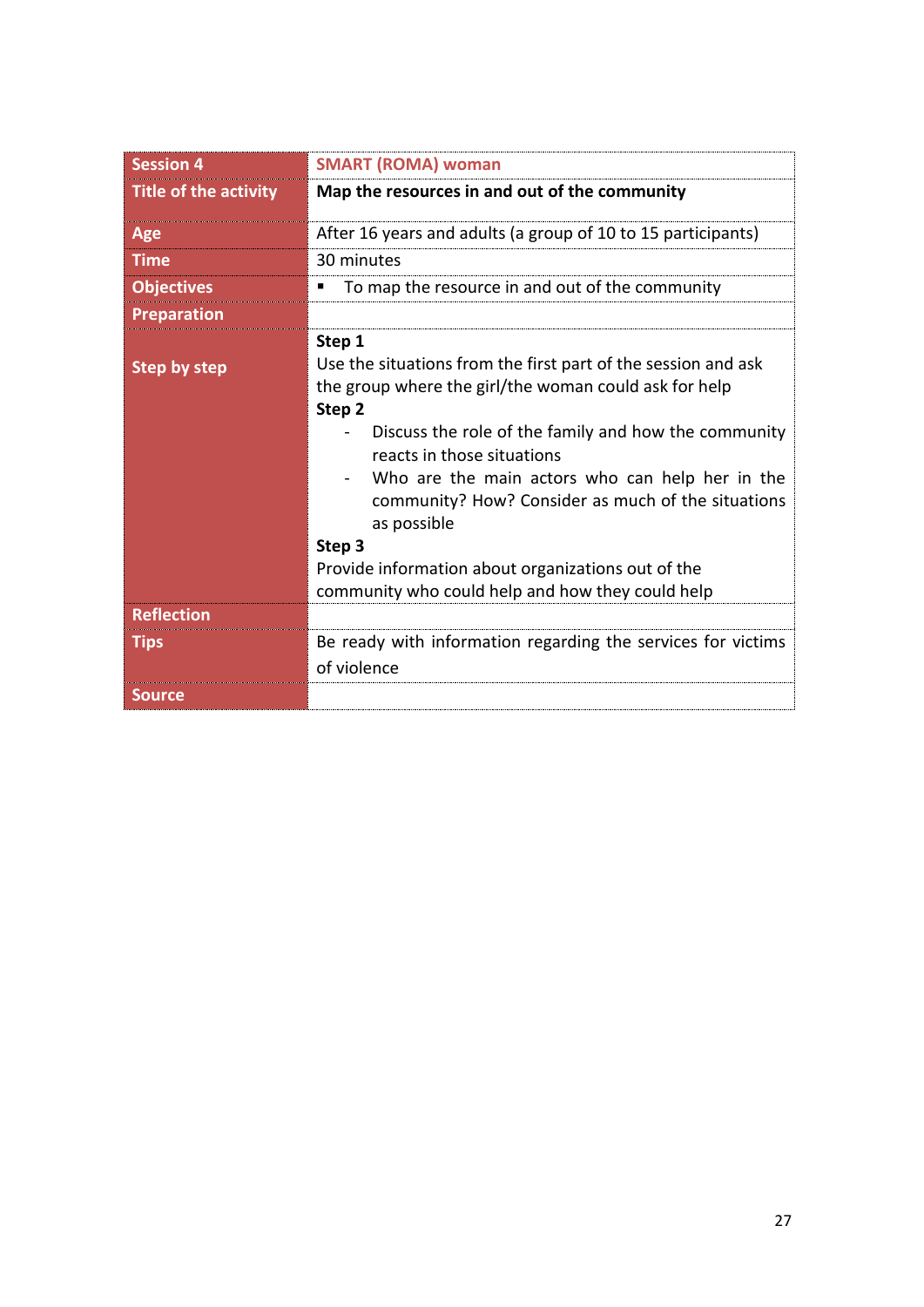| <b>Session 4</b>             | <b>SMART (ROMA) woman</b>                                                                      |  |  |  |
|------------------------------|------------------------------------------------------------------------------------------------|--|--|--|
| <b>Title of the activity</b> | <b>Communication skills block</b>                                                              |  |  |  |
| Age                          | After 16 years and adults (a group of 10 to 15 participants)                                   |  |  |  |
| <b>Time</b>                  | 40-50 minutes                                                                                  |  |  |  |
| <b>Objectives</b>            | To demonstrate how to start the conversations on the                                           |  |  |  |
|                              | topic                                                                                          |  |  |  |
|                              | To increase the self-confidence of the POLs to talk on the<br>п                                |  |  |  |
|                              | topic                                                                                          |  |  |  |
|                              | To improve their communication skills<br>п                                                     |  |  |  |
| <b>Preparation</b>           | Think about an appropriate way to start the conversation                                       |  |  |  |
|                              | Step 1                                                                                         |  |  |  |
| <b>Step by step</b>          | Demonstration form the facilitator                                                             |  |  |  |
|                              | Step 2                                                                                         |  |  |  |
|                              | Discussion on the demonstration:                                                               |  |  |  |
|                              | Is it realistic?<br>$\circ$                                                                    |  |  |  |
|                              | What are the possible reactions of your friend?<br>O                                           |  |  |  |
|                              | How would you answer her?<br>O                                                                 |  |  |  |
|                              | Step 3                                                                                         |  |  |  |
|                              | <b>Instruction for homework</b>                                                                |  |  |  |
|                              | Talk with the friends from you list about the topics we have                                   |  |  |  |
|                              | discussed today                                                                                |  |  |  |
|                              | Step 4                                                                                         |  |  |  |
|                              | Discuss with the group what are the possible answers of the<br>following answers of the friend |  |  |  |
|                              | Step 5                                                                                         |  |  |  |
|                              | Role plays                                                                                     |  |  |  |
|                              | How to support the desired change and to avoid "bad"                                           |  |  |  |
|                              | behaviors                                                                                      |  |  |  |
|                              | Divide the group is couples $-$ ask them to play the<br>O                                      |  |  |  |
|                              | dialogue from the demonstration<br>Observe the conversations and provide feedback<br>O         |  |  |  |
| <b>Reflection</b>            |                                                                                                |  |  |  |
| <b>Tips</b>                  | The role plays are strongly recommended                                                        |  |  |  |
|                              |                                                                                                |  |  |  |
| Source(s)                    |                                                                                                |  |  |  |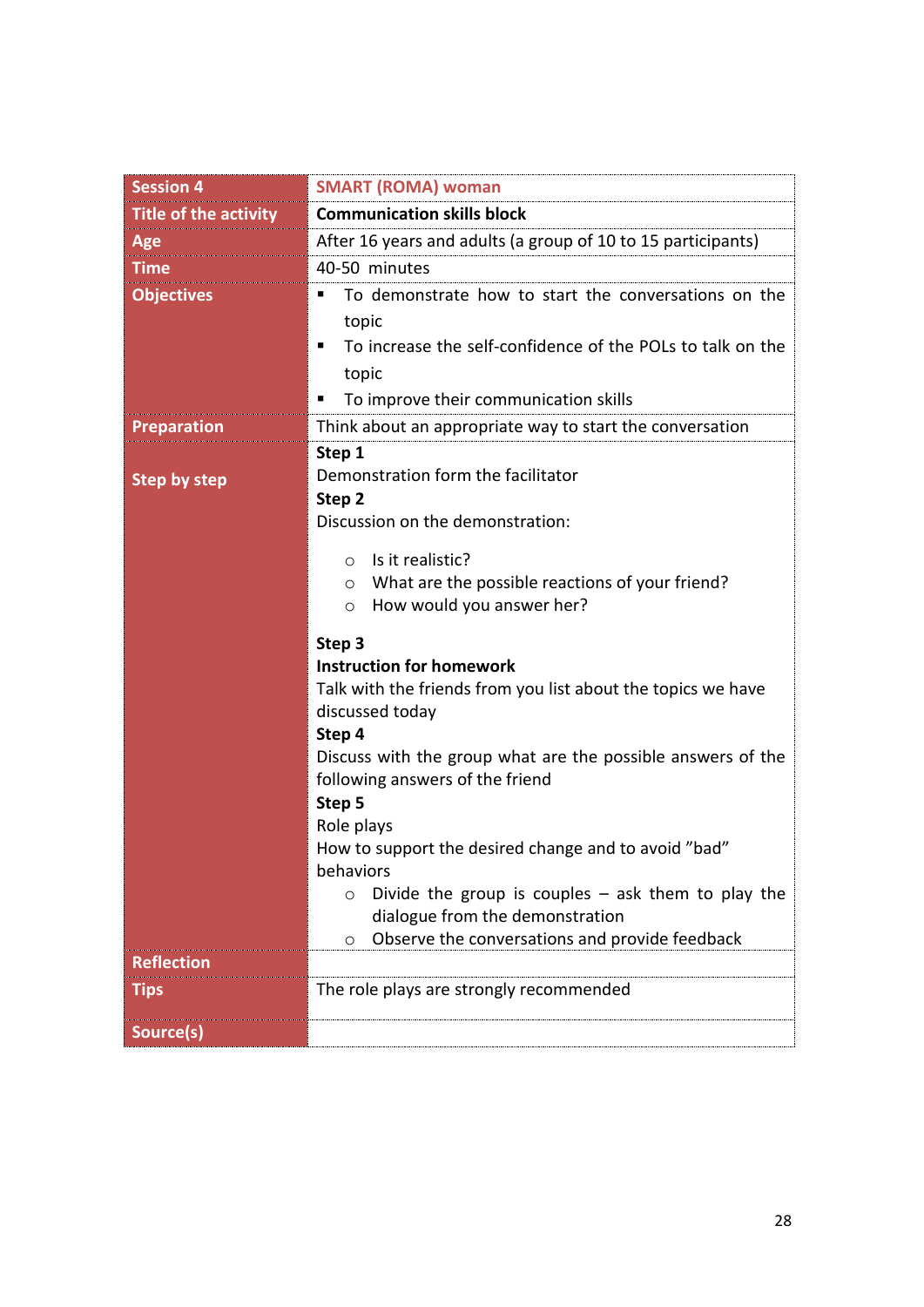#### **Resource sheet 12. Example of conversation**

How would you react in the following situations? What would you say or react!

Situation 1. A friend of yours who is using a lot of makeup to hide the bruises on her face….

Situation 2. A friend of yours who stopped working because of the jealousy of her husband …

Situation 3. You have witnessed a lot of times how the husband of a friend of yours offends her in front of their children…

| <b>Session 5</b>             | Who I want to be                                                                                                                                                                                                                        |  |  |  |  |  |
|------------------------------|-----------------------------------------------------------------------------------------------------------------------------------------------------------------------------------------------------------------------------------------|--|--|--|--|--|
| <b>Title of the activity</b> | <b>Information block: Assertive behavior</b>                                                                                                                                                                                            |  |  |  |  |  |
| Age                          | After 16 and adults                                                                                                                                                                                                                     |  |  |  |  |  |
| <b>Time</b>                  | 40 min.                                                                                                                                                                                                                                 |  |  |  |  |  |
| <b>Objectives</b>            | To introduce the assertive behavior as a successful                                                                                                                                                                                     |  |  |  |  |  |
|                              | communication strategy with the partner                                                                                                                                                                                                 |  |  |  |  |  |
| <b>Preparation</b>           |                                                                                                                                                                                                                                         |  |  |  |  |  |
| <b>Step by step</b>          | Step 1.<br>Provide information about assertive behavior                                                                                                                                                                                 |  |  |  |  |  |
|                              | Step 2.<br>Ask the POLs to give examples from their life<br>$\circ$<br>Discuss with POLs if they know people from the<br>$\Omega$<br>community who use this communication strategy<br>In what situations it could be used?<br>$\bigcap$ |  |  |  |  |  |
| <b>Reflection</b>            |                                                                                                                                                                                                                                         |  |  |  |  |  |
| <b>Tips</b>                  |                                                                                                                                                                                                                                         |  |  |  |  |  |
| Source(s)                    | Resource: https://acoarecovery.wordpress.com/page/3                                                                                                                                                                                     |  |  |  |  |  |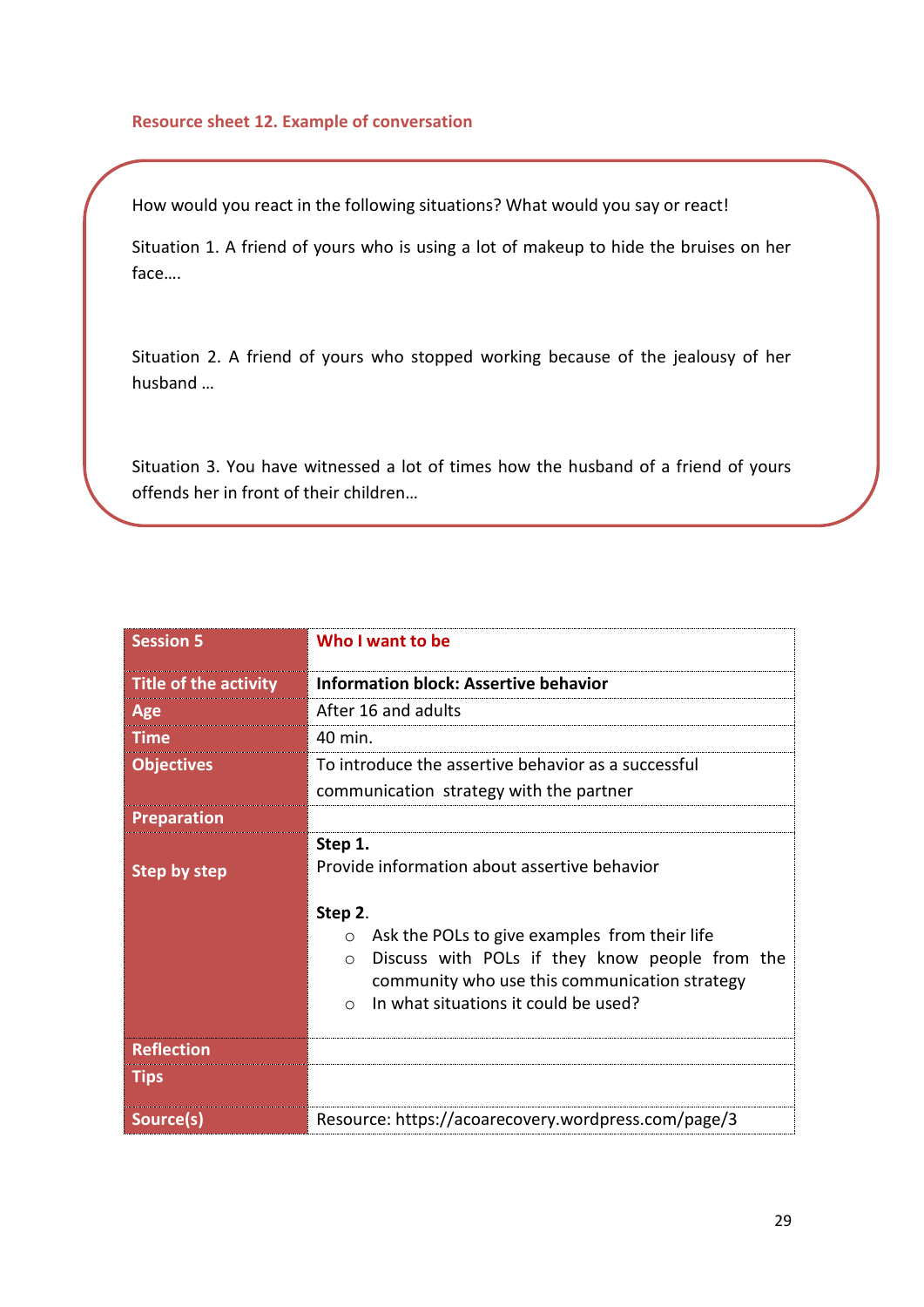**Resource sheet 13. What is assertiveness<sup>5</sup>**



Some ideas to get you started<sup>6</sup>:

- **1. Start small.**
- **2. Learn to say no.**
- **3. Let go of guilt.**
- **4. Express your needs and feelings.**

 5 https://acoarecovery.wordpress.com/page/3/

<sup>6</sup> Adapted from: https://psychcentral.com/lib/5-tips-to-increase-your-assertiveness/2/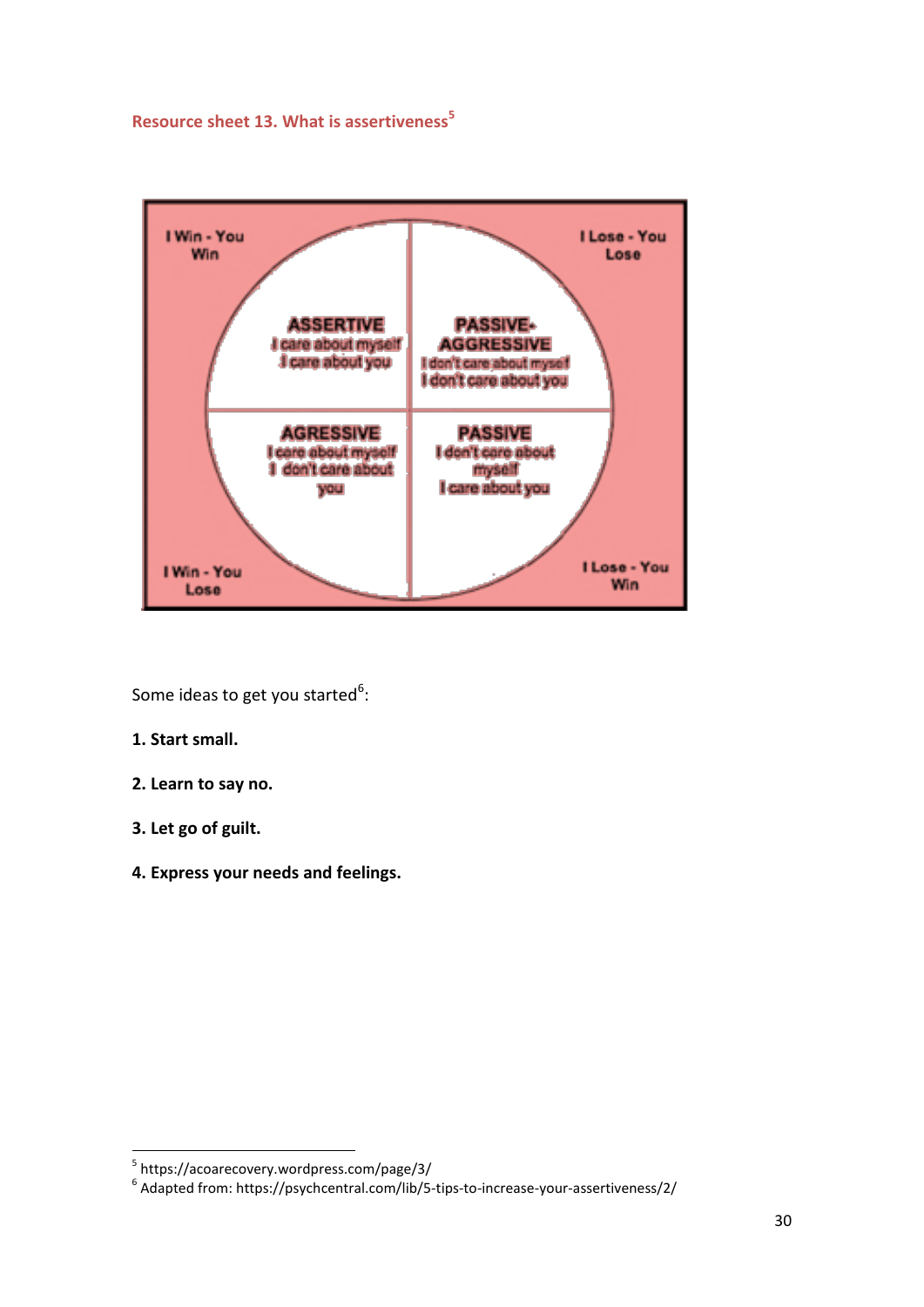| <b>Session 5</b>             | Who I want to be                                                                                                                                                                                                                                                                                                                                                                                                                                                                                                                                                                      |
|------------------------------|---------------------------------------------------------------------------------------------------------------------------------------------------------------------------------------------------------------------------------------------------------------------------------------------------------------------------------------------------------------------------------------------------------------------------------------------------------------------------------------------------------------------------------------------------------------------------------------|
| <b>Title of the activity</b> | <b>Evaluation of the work</b>                                                                                                                                                                                                                                                                                                                                                                                                                                                                                                                                                         |
| Age                          | After 16                                                                                                                                                                                                                                                                                                                                                                                                                                                                                                                                                                              |
| <b>Time</b>                  | 30-40 min.                                                                                                                                                                                                                                                                                                                                                                                                                                                                                                                                                                            |
| <b>Objectives</b>            |                                                                                                                                                                                                                                                                                                                                                                                                                                                                                                                                                                                       |
| <b>Preparation</b>           | Prepare a line of evaluation on the flipchart, scale from 0 to<br>10<br>Provide each of the POLs with sticky notes                                                                                                                                                                                                                                                                                                                                                                                                                                                                    |
| <b>Step by step</b>          | Ask each one of the POLs to scale from 0 to 10 the following<br>questions:<br>1.<br>I have learnt new and interesting things during the<br>training.<br>I find the things I have learnt during the training<br>2.<br>useful.<br>I will try to implement the things I have learnt in my<br>3.<br>everyday life: in my personal relationship, when I speak with<br>my friends.<br>I will continue to talk about the topics we have<br>4.<br>discussed during the training with my friends.<br>I feel more confident when talking on the topics of<br>5.<br>GBV than before the training |
| <b>Reflection</b>            |                                                                                                                                                                                                                                                                                                                                                                                                                                                                                                                                                                                       |
| <b>Tips</b>                  | If your POLs know how to write and read - make a closed<br>question questionnaire<br>This activity is an important part of the internal evaluation of<br>the training.                                                                                                                                                                                                                                                                                                                                                                                                                |
| Source(s)                    |                                                                                                                                                                                                                                                                                                                                                                                                                                                                                                                                                                                       |